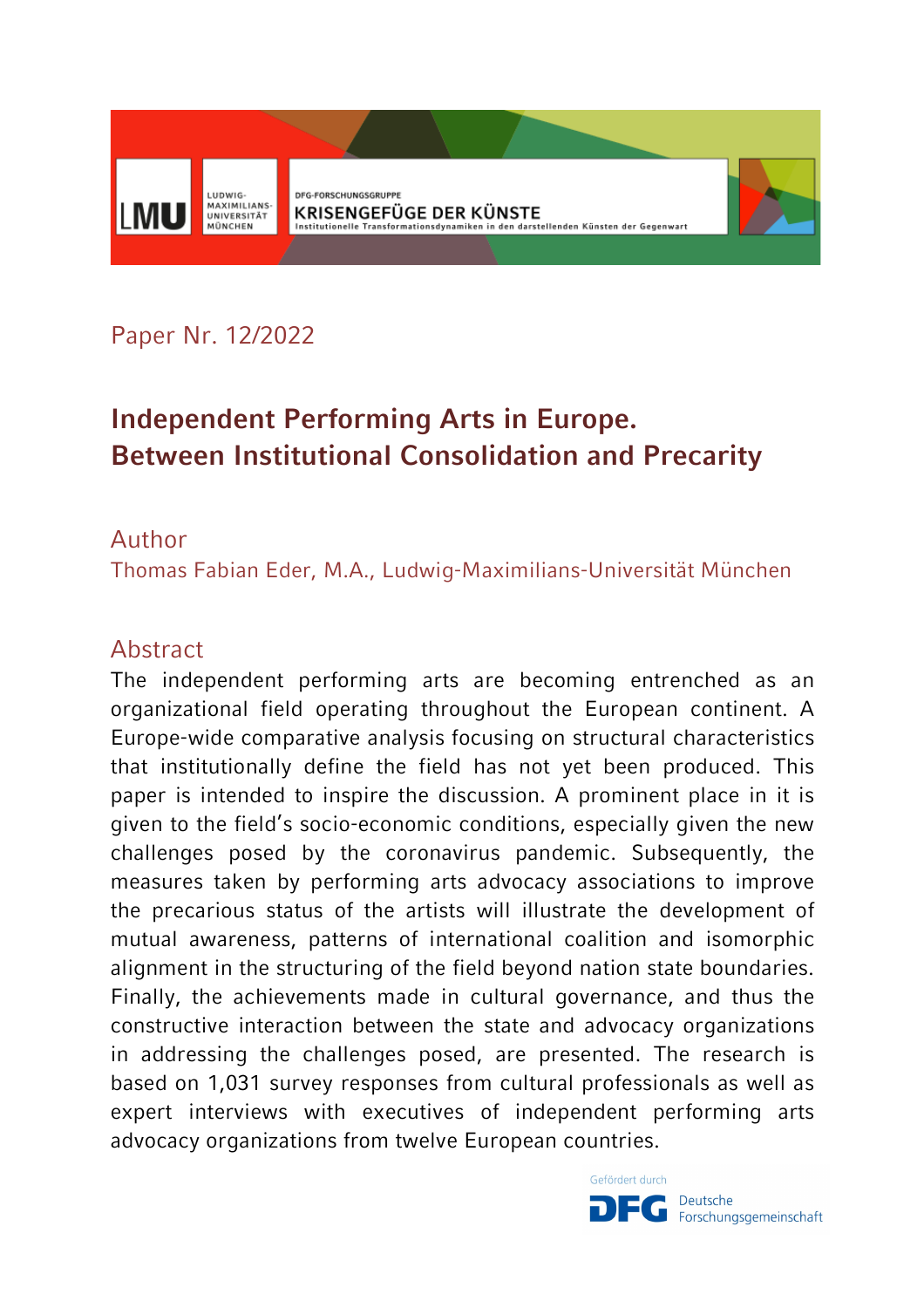#### Introduction

"The largest subsidy for the arts comes not from governments, patrons or the private sector, but from artists themselves in the form of unpaid or underpaid labor" (Neil 2019:6)*.* 

Since the 1960s, artists in Europe have been organizing independently as an alternative and in opposition to "permanent stages" (Brauneck 2016:13). Aiming to produce autonomously, they have asserted a position in the field of the arts that has endured for decades. The possibility of having their own mode of production is their key motivation, while the unifying element of independent performing arts does not seem to be aesthetics or thematic stance, but rather "die Ablehnung der wahrgenommenen Kontrolle durch die "Tradition", vor allem des inszenierten Stücks und des "Apparats" des Staats- und Stadttheaters" (Balme 2021b). While self-reliant and autonomous action is central, "the project" is the means to realize productions beyond the "apparatus". As a result, the independent performing arts do not generally operate on a location-bound basis, as we know it from permanent stages, but as temporary projects. These are under the direction of the artists themselves. They are characterized by often changing casts or funding sources, are flexible, and are oriented toward a network of production houses and an (inter)national context of theater festivals (Brauneck 2016; Matzke 2014). However, self-determined work in the performing arts also has its downsides. It appears as an extremely precarious field of work, which forces artists to permanent self-exploitation without offering any secure employment prospects (Roselt 2014:215). In an attempt to react to these deficits, agents work not only on their productions, but at the same time on their own institutionalization and its reflection (Matzke 2014:266).

That is how the German discourse used in theater studies can be read. Yet, precarious working conditions and an ongoing institutionalization are not only inherent to working in the field in Germany. EAIPA, the European Association of Independent Performing Arts, describes the situation across borders and highlights the grievances in terms of high levels of insecurity, low incomes, a heavy workload, and poor pension prospects in a variety of European countries (Eder 2018, 2021). By establishing political lobbying groups and associations at the regional, national and European levels, agents are embarking on a Europe-wide joint venture that promotes dialogue and cooperation and contributes to the institutional structuring of the field. In this way, they face the challenges described above and work to organize the field in a new, more socially acceptable manner. Together with cultural administrators and politicians, these lobbying groups work on the introduction and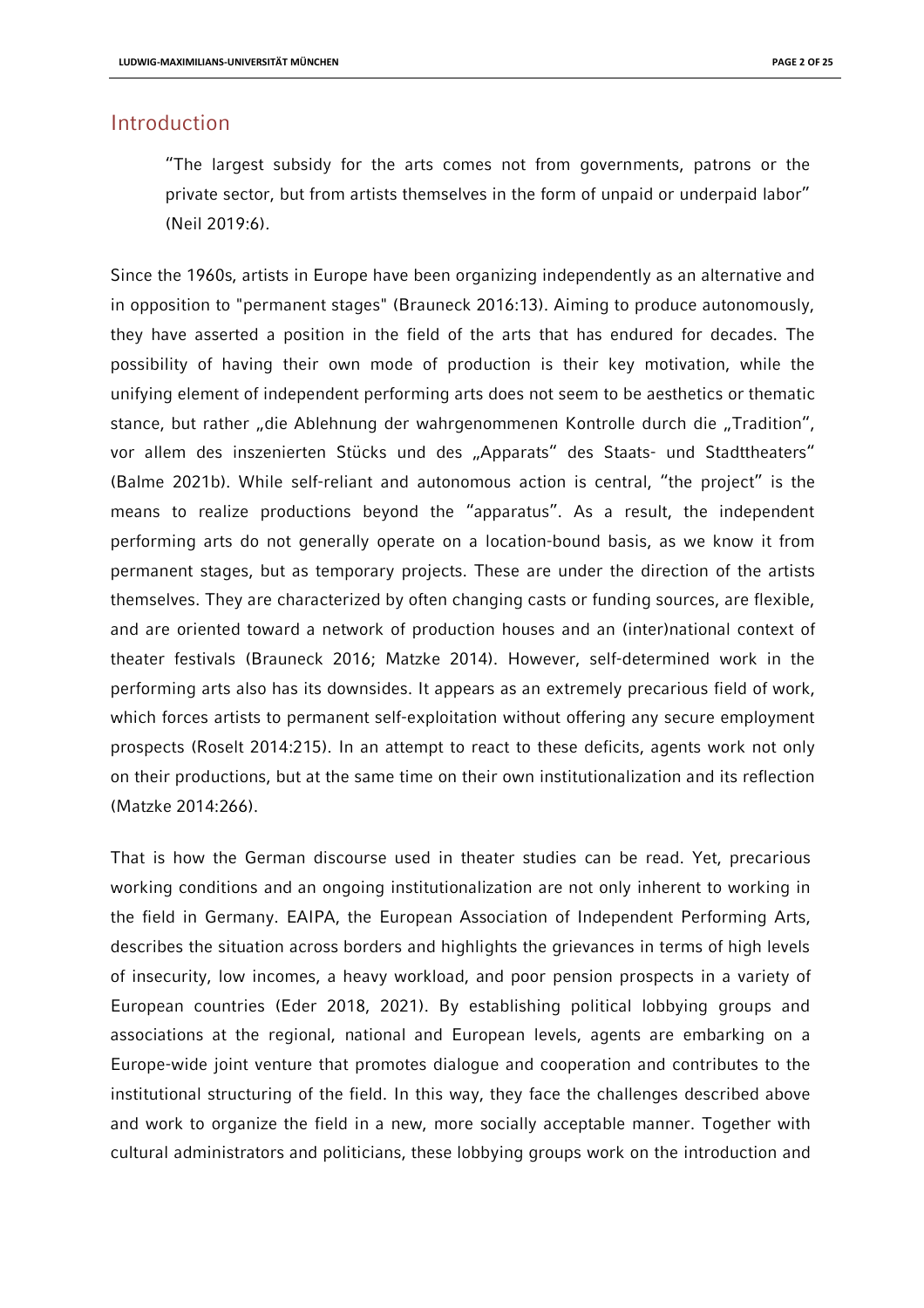maintenance of minimum standards and social safeguarding for independent performing arts professionals.

Since the 1980s, UNESCO has been calling for the freedom of art and the social security of its agents. It describes art as an integral part of democratic societies (UNESCO General Conference 1980); and yet, even in Europe, there is a considerable need for action with regard to social security and the appropriate remuneration of artistic work. Initial publications by advocacy groups, representing the independent field on a European level, note that even in well-funded countries, few artists are able to finance their work in such a way that their artistic goals can be realized without compromise, while at the same time maintaining minimum standards in terms of social security for all involved (Eder 2018, 2021; Staines 2004). Even though the field has established itself as a second pillar of the theater system in many European countries (Fülle 2016; Hensel 2016; Sabisch 2016), its continued existence is challenged, especially in light of the confrontation with the coronavirus pandemic. While these problems are addressed by agents or subsumed in studies covering multiple genres (Dent et al. 2020; Snijders et al. 2020), a nuanced scientific consideration of the socioeconomic situation of independent performing arts is absent for many countries and in European comparison. Figures are missing that provide information about how differentiated the field really is, that show how many performing arts professionals actually live a life below the at-risk-of-poverty-threshold and that document their precarious situation and lack of protection.

This report sets itself the central objective to conceptualize the field as a European phenomenon and to provide a data-based account of similarities and differences regarding its institutionalization, its social condition and its involvement in governance. It analyzes the socio-economic situation of its agents and the possibilities of political co-determination to improve this situation. Similarities and differences within the independent performing arts in a multitude of European countries are presented and thus a gap in knowledge relevant for science and practice will be closed.

#### Methodological Remarks

A quantitative survey was conducted with 1,031 respondents, consisting of approximately two-thirds individual performing arts professionals and one-third representatives of independent performing arts organizations. The quantitative account was complemented by semi-structured qualitative expert interviews with representatives of national advocacy groups in twelve European countries. A list of the associations can be found in appendix 1. In reference to the United Nations geo-scheme for Europe (United Nations Statistics Division 2022) Iceland, Sweden and Finland were considered representative of Northern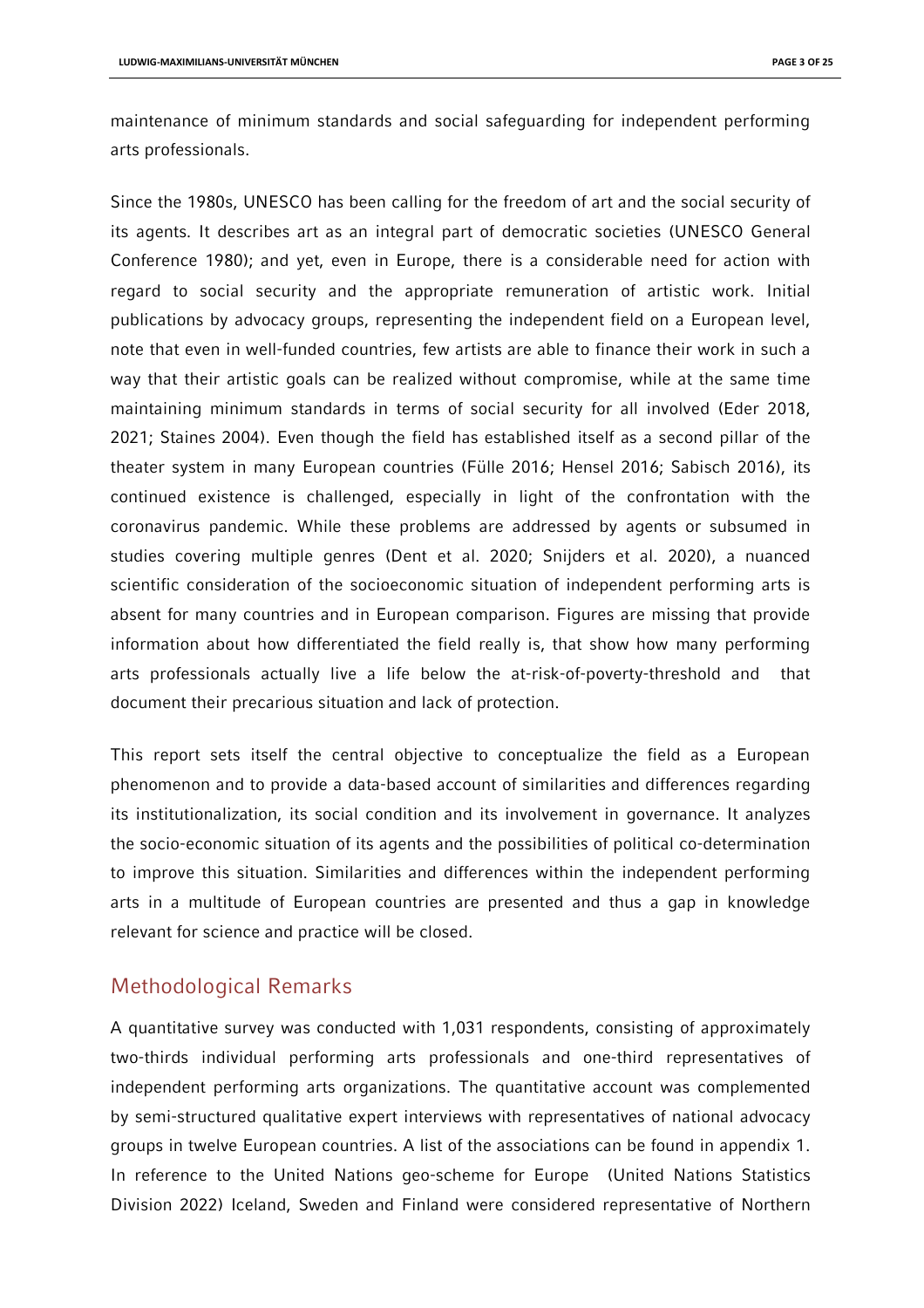Europe, Romania, Bulgaria and Hungary of Eastern Europe, Italy and Slovenia of Southern Europe and the Czech Republic, Germany, Austria and Switzerland of Western Europe. In analyzing a domain that is still fairly unresearched, the epistemological interest is to study the field in an exploratory manner, both in compiling and comparing quantitative data that describe it in numbers, and in exploring governance processes that transform the field using qualitative methods. Triangulating the qualitative and the quantitative data in a mixed methods approach combines both aspects and is suitable to achieve this goal (Döring and Bortz 2016:73).

In an effort to establish methodological transparency, some limitations must be considered in advance. The population to be studied are the independent performing arts in Europe. A representative study would require a precise scientific definition of such a population. However, there is no reference that conceptually captures the field and without that definition, no sample can be defined and no representativeness can be claimed. Therefore, in all charts and figures, only the sample is referred to; not the population. The analysis subsequently aims to approximate the population in order to present indicators, to derive theses and to develop theory.

Advocacy groups for the independent performing arts are confronted with the same problem of representation as this study is, they represent not only their members, but the entire field vis-à-vis politics and the public. In reaction, they are endeavoring to set up their communication in such a way that they can do justice to this claim as much as possible. This is why they are the optimal starting point for conducting this investigation. EAIPA has 17 member associations as of January 2021, 14 of which, representing twelve countries, participated in distributing the online questionnaire by including a call for participation in their general communication channels (newsletters, websites and social media). The call was open from December 1, 2020 to February 28, 2021 and it was regularly promoted by the associations throughout the period. In addition, qualitative interviews were conducted with an executive from each association using semi-structured expert questionnaires including open-ended questions, between March 1 and April 31, 2021.

All 14 associations together have 7,173 members who could be addressed reliably through their channels. While most associations have both individuals and organizations as members, some have only artists and artist groups (e.g. in Austria, Bulgaria), others have only organizations and theaters as members (e.g. in Sweden), and still others operate as national umbrella associations that have only regional associations as members, which in turn represent organizations and individuals at the local level (e.g. in Germany). However, all associations recognize that the field of the independent performing arts extends beyond their membership, which is why they strive to reach out to non-members in their offerings and communications as well. This inclusive approach is crucial to justify and maintain their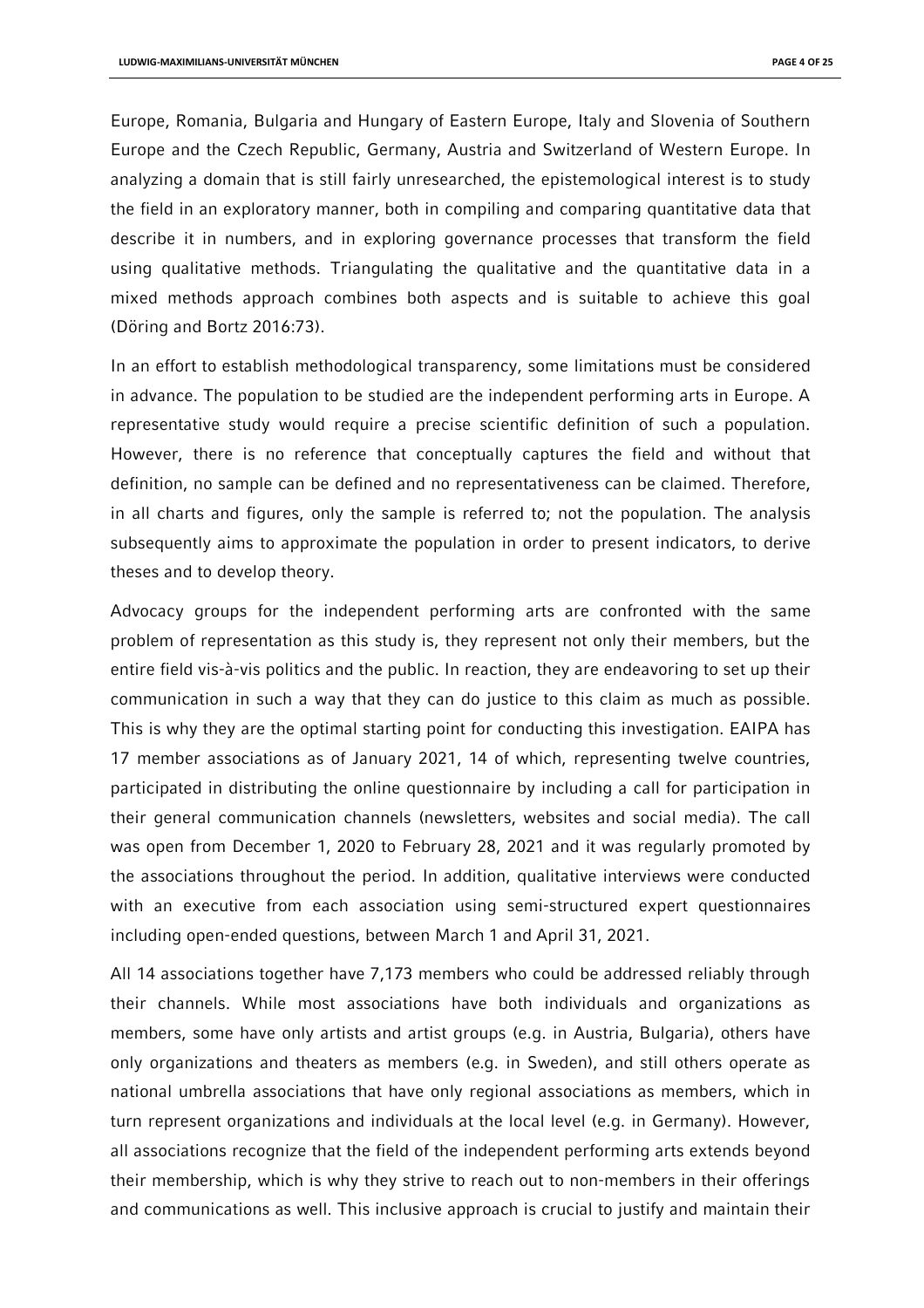political position and thus to fulfill the task of representing the field. Furthermore, the interest in communication is assumed to be mutual. The associations, as a link between the independent community and politics, consistently provide up-to-date information on political decisions and measures that affect all those working in the field. Especially at the time of the survey, when new aid and coronavirus-related funding programs were approved, a wide reach beyond the associations' membership was expected. To achieve the broadest possible coverage with this survey, all member associations shared the link to the online questionnaire through available channels and additionally asked study participants to share it more widely within the community to best reflect existing networks.

The response rates vary across countries. This is also, but likely not exclusively, due to differences in size of national populations in the independent performing arts fields. Other factors could include the communication and networking behavior of the associations themselves. In the interest of transparency, the following tables show the distribution of the sample in terms of individual and organizational participation, the different professional groups, and the types of organizations that participated for each country.

Fig. 1: Proportion (%) of independent performing arts individual agents and organizations, by country.

| Country         | n     | <b>Individual agents</b> | <b>Organizations</b> |
|-----------------|-------|--------------------------|----------------------|
| Austria         | 140   | 83%                      | 17%                  |
| <b>Bulgaria</b> | 79    | 57%                      | 43%                  |
| Czech Republic  | 55    | 35%                      | 66%                  |
| Finland         | 27    | 74%                      | 26%                  |
| Germany         | 177   | 81%                      | 19%                  |
| Hungary         | 68    | 44%                      | 56%                  |
| Iceland         | 112   | 75%                      | 25%                  |
| Italy           | 147   | 47%                      | 53%                  |
| Romania         | 48    | 77%                      | 23%                  |
| Slovenia        | 25    | 60%                      | 40%                  |
| Sweden          | 70    | 31%                      | 69%                  |
| Switzerland     | 51    | 80%                      | 20%                  |
| Other           | 32    | 72%                      | 28%                  |
| Total           | 1,031 | 65%                      | 36%                  |

Fig. 2: Proportion (%) of occupational groups represented in the sample, by country.

| Country         | n                   | Working in artistic capacity | Working in producing capacity   | <b>Other professions</b> |
|-----------------|---------------------|------------------------------|---------------------------------|--------------------------|
|                 | (individual agents) | (i.e. as artist, curator,    | (i.e. as producer, art manager, |                          |
|                 |                     | designer, dramaturg)         | technician)                     |                          |
| Austria         | 116                 | 66%                          | 17%                             | 17%                      |
| <b>Bulgaria</b> | 45                  | 60%                          | 26%                             | 14%                      |
| Czech Republic  | 19                  | 54%                          | 28%                             | 19%                      |
| Finland         | 20                  | 69%                          | 16%                             | 16%                      |
| Germany         | 144                 | 67%                          | 19%                             | 14%                      |
| Hungary         | 30                  | 46%                          | 44%                             | 10%                      |
| Iceland         | 84                  | 69%                          | 22%                             | 9%                       |
| Italy           | 69                  | 57%                          | 31%                             | 12%                      |
| Romania         | 37                  | 74%                          | 16%                             | 10%                      |
| Slovenia        | 15                  | 47%                          | 34%                             | 19%                      |
| Sweden          | 22                  | 72%                          | 13%                             | 16%                      |
| Switzerland     | 41                  | 49%                          | 36%                             | 15%                      |
| Other           | 23                  | 53%                          | 19%                             | 19%                      |
| Total           | 665                 | 62%                          | 24%                             | 14%                      |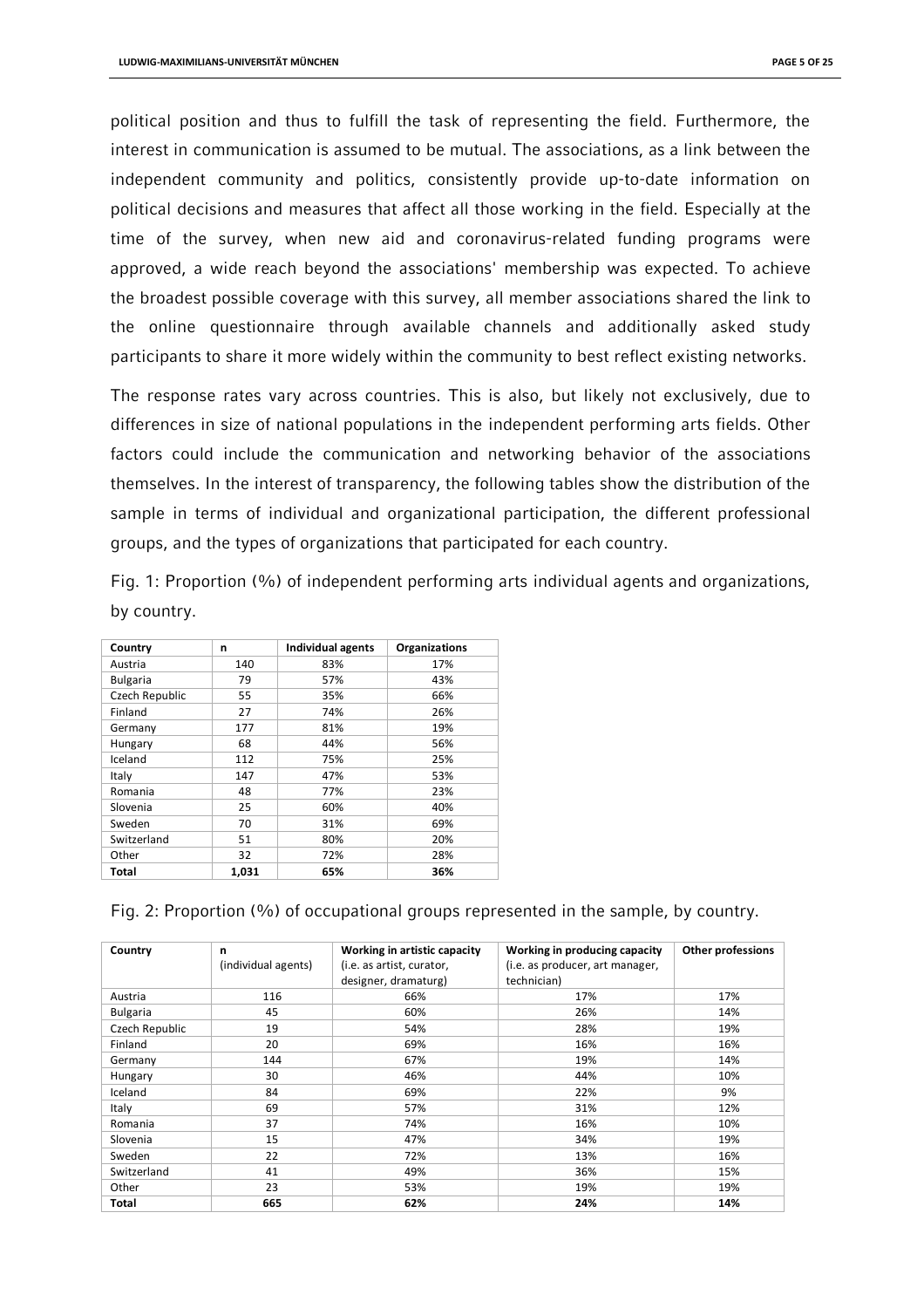| Country         | n<br>(organizations) | Artist group<br>(i.e. company,<br>collective, ensemble) | <b>Presenting platform</b><br>(i.e. venue, production<br>house or festival) | <b>Producing platform</b><br>(i.e. rehearsal space or<br>residence space) | Other<br>organization |
|-----------------|----------------------|---------------------------------------------------------|-----------------------------------------------------------------------------|---------------------------------------------------------------------------|-----------------------|
| Austria         | 24                   | 51%                                                     | 34%                                                                         | 14%                                                                       | 0%                    |
| <b>Bulgaria</b> | 34                   | 59%                                                     | 28%                                                                         | 10%                                                                       | 4%                    |
| Czech Republic  | 36                   | 34%                                                     | 38%                                                                         | 24%                                                                       | 4%                    |
| Finland         | 7                    | 40%                                                     | 31%                                                                         | 20%                                                                       | 10%                   |
| Germany         | 33                   | 49%                                                     | 31%                                                                         | 8%                                                                        | 13%                   |
| Hungary         | 38                   | 58%                                                     | 29%                                                                         | 8%                                                                        | 4%                    |
| Iceland         | 28                   | 55%                                                     | 33%                                                                         | 10%                                                                       | 3%                    |
| Italy           | 78                   | 41%                                                     | 35%                                                                         | 16%                                                                       | 8%                    |
| Romania         | 11                   | 50%                                                     | 28%                                                                         | 17%                                                                       | 6%                    |
| Slovenia        | 10                   | 25%                                                     | 50%                                                                         | 18%                                                                       | 7%                    |
| Sweden          | 48                   | 63%                                                     | 23%                                                                         | 12%                                                                       | 3%                    |
| Switzerland     | 10                   | 53%                                                     | 27%                                                                         | 20%                                                                       | 0%                    |
| Other           | 9                    | 100%                                                    | 0%                                                                          | 0%                                                                        | 0%                    |
| Total           | 366                  | 48%                                                     | 32%                                                                         | 14%                                                                       | 5%                    |

|  |  |  | Fig. 3: Proportion (%) of organization types represented in the sample, by country. |  |  |  |
|--|--|--|-------------------------------------------------------------------------------------|--|--|--|
|  |  |  |                                                                                     |  |  |  |

Through EAIPA, neither the independent performing arts communities of all 27 EU member states, nor those of the 47 countries of continental Europe could be reached. Yet, with the twelve countries studied, each European region is represented more than once. Moreover, the represented countries are linked by EAIPA, they have comparable structures and they could be reached through the European umbrella associations national member associations, which was the main criterion for their inclusion. Different types of performing arts that could not be reached, but cannot remain unmentioned, when considering a European comparison, exist i.e. in the Netherlands, Belgium, Great Britain and France. In the Benelux countries, the city and state theater has never prevailed. Here, a project-based mode of production has been the dominant form since World War II. The theater system in Great Britain receives very little public support and much is financed by means of private funding, which is why there can be no talk of a cultural policy consolidation by agents of any independent community. The same is true for France, where reform was initiated more by the central state than by the artistic community (Fülle 2016). Also, many other European countries cannot be included in this report due to inaccessibility or lack of comparability.

Consequently, the type of representation on which this account is based makes no claim to complete coverage, yet it is very possible to identify regional differences and similarities as well as the continental situation at large. The sample is spread across Europe, allowing for a regional geographic indication. In addition, a large and – considering the professions and types of organizations – well-distributed sample of agents and organizations was reached in each country, allowing for empirically sound indications. Furthermore, the quantitative survey data was triangulated with the data from the qualitative expert interviews and it was reflected in a discussion with representatives of EAIPA member associations on June 17, 2021, at their General Assembly in Prague, which confirmed the results as well. And yet, this sample is not a random statistical one, nor is the population known. Therefore, descriptive analyses are presented that provide directional markers, theses and theoretical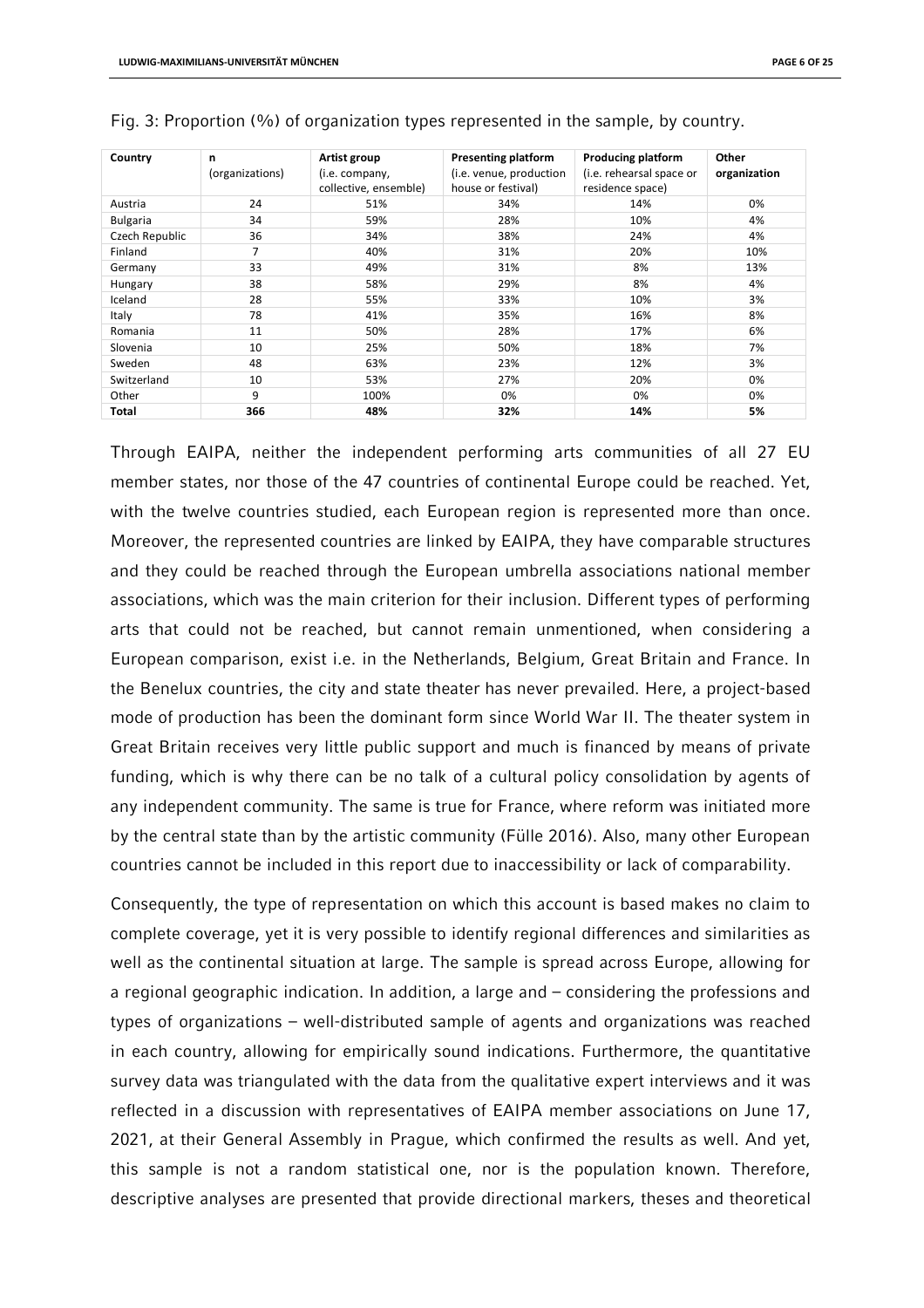approaches concerning the population of independent performing arts in Europe must be open to further investigation.

#### Consolidation of a European Organizational Field

The analysis of the collected core data reveals that the agents in the independent performing arts field in all countries under study are in large part female (61.4%) and rather young with an average age of close to 40 ( $M = 39.6$ ,  $SD = 10.6$ ) as well as very well educated. 72.4% of the respondents have a university degree. A look at further structural characteristics reveals that 76.9% of them work in large cities (over 100,000 inhabitants) and only 5.95% in rural areas. Thus, the data confirms the assumption formulated in literature, e.g. by Brauneck, that the independent performing arts in Europe are primarily a phenomenon in the cultural life of larger cities (Brauneck 2016:16). In analyzing the structure of the field, the agents' self-identification with genres reveals much as well. It is the overlapping of different traditions, zones of meaning, vocabularies and interests that initiate new processes of negotiation in the field's search for cultural policy agreement. In theater studies, the genre-specific consideration is a common means of describing the field (Balme 2021a). Accordingly, the term "independent performing arts" is a structure-related generic one under whose umbrella a multitude of forms and central ideas come together. How these are distributed was asked of the study participants with the help of a given genre classification in multiple selection between dance, spoken theater, performance, music theater, children's and youth theater, circus, inter- and/or transdisciplinary artistic work, commercial theater and others.

A central observation is that no more than one third of all respondents identify with one genre only, while the vast majority (69.3%) identify with two or more. These genre overlaps indicate that the exchange between them allows new approaches to emerge and inspires the innovative power often attributed to the independent community. Looking at the distribution of the individual genres, it becomes evident that theater (28.26%) plays the most significant role, followed by performance (18.2%), dance (12.19%), interdisciplinary work (11.78%), children's and youth theater (11.37%), musical theater (5.28%), circus (4.14%) and commercial theater (2.80%) for the participants of the survey. Despite minor differences, the distribution across countries is largely homogeneous and the proposed genre terms are widely used in practice. The term commercial theater, however, is an exception, which in most countries has very little representation. More than 5%, interestingly, chose the free text field "Other". Proof that the given choices do not sufficiently describe the genres in the field. The evaluation of that data demonstrates that agents also identify with puppet theater, installation theater, storytelling, improvisational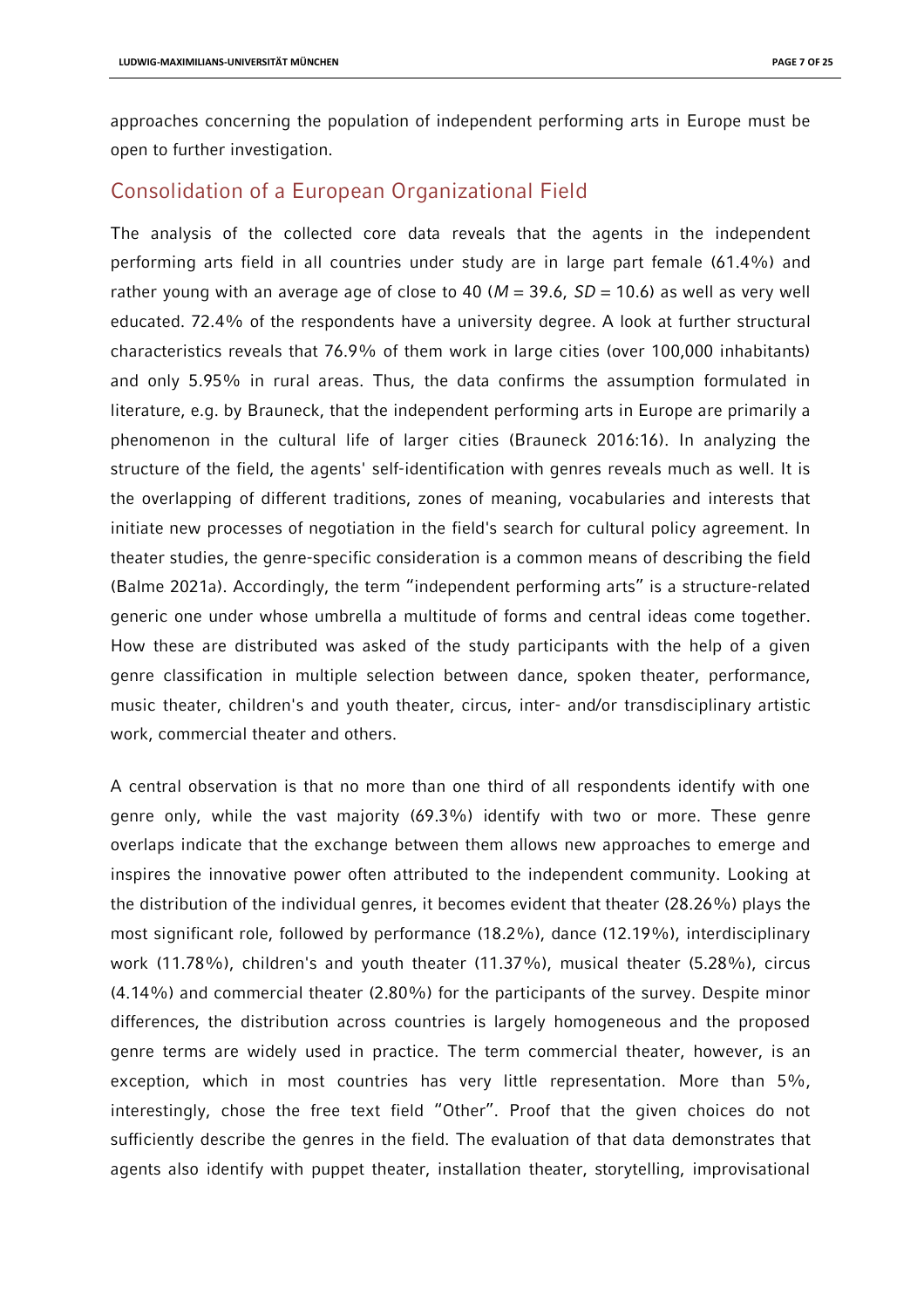theater, online theater, technological theater or urban games in addition to the aforementioned.

Fig. 4: Proportion (%) of genres that independent performing arts individual agents and organizations identify with across countries.



The count refers to the number of mentions Individual respondents may have mentioned more than one genre

These genres are governed, interpreted and kept alive by the organizations and agents in the field, which raises the question: what are typical organizations in the independent performing arts and how do they organize the links between these different zones of meaning? At first sight, a theoretically derived concept of organization seems difficult to reconcile with the unbound way of working in the independent performing arts community. Communication in an organization is specific: it consolidates structures and processes (March and Simon 1993) and, in contrast to other areas of social life, rarely seems independent and self-determined. Thus, one can "Organisation als Ort des Zwangs kritisieren und die Gesellschaft als Ort der Freiheit preisen oder umgekehrt die Organisation als Ort der Planung loben und die Gesellschaft als Ort der Anarchie beklagen" (Baecker 2015:32). In either case, organizations shape reality consciously, according to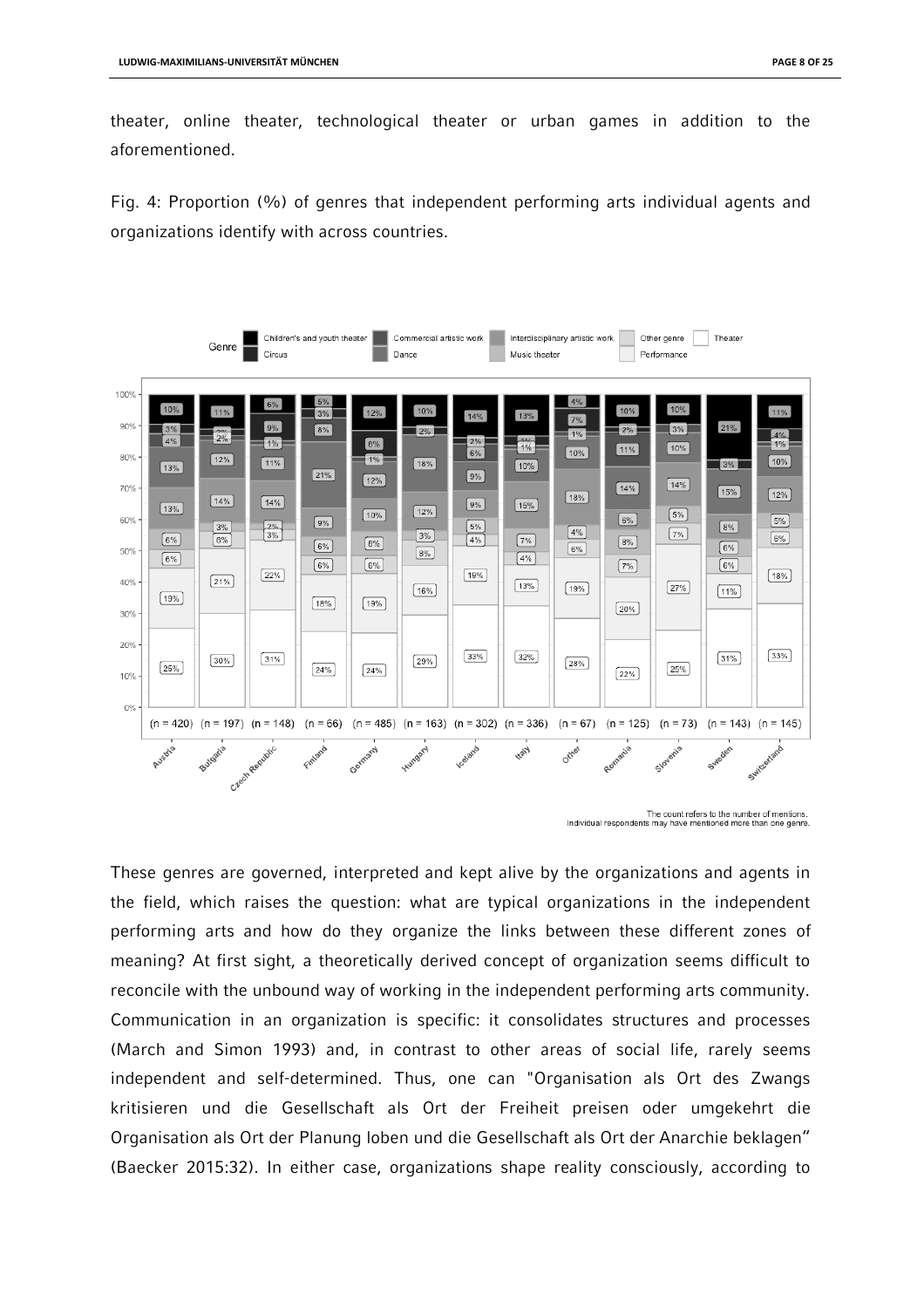planning and repetitive as well as tested patterns. How these patterns may look in a field that is continuously renewing itself while rejecting "tradition" will be described below.

Across countries, 80.39% of the respondents that spoke for organizations work on a nonprofit basis. In Slovenia and Switzerland, it is even 100%. As NPOs, they demonstrate their claim to independence from the market and politics in a virtually performative manner. The overall European picture shows a type of organization that legitimizes itself through content rather than profit. Furthermore, 48.43% of all organizations surveyed are artproducing groups and 5.42% are venues with their own ensemble, which also produce themselves but at a fixed location. The remainder are festivals (11.36%), production houses (9.79%), residencies (7.34%), rehearsal spaces (6.82%) or venues without an ensemble (5.42%), which provide the framework for the independent production of art by those artists and companies. Consequently, the field can be described as dominated by artists who make use of existing infrastructure in order to bring their own content to an audience. They offer projects that are typically not funded by the framing infrastructure, but by independent funding bodies. Abstracting from this initial condition, it is likely that the artists themselves determine the form and thematic focus of their work, rather than being commissioned to do so by the presenting organizations. The latter, in turn, can only realize their content profile if they engage with the artists' content offers. This leads to the hypotheses of a reciprocal conditionality that requires cooperation and gives rise to constantly changing network structures. Such an organization makes it possible to react flexibly to new situations and thus to manage the interfaces between the individual zones of meaning of different genres, traditions and ideas.

A look at the individual agent level shows that the majority of the respondents work in artistic production (artists 48.3%, production managers 13.89%, dramaturgs 6.81%). Only a small part is in management (art/cultural managers 7.28% and curators 4.06%). Technicians (2.36%), set and costume designers (3.4%) are scarcely represented. Again, this reflects that the field centers around the artist rather than the organization, as discovered in the analysis above. The agents interviewed work predominantly as freelancers (63.61%); in addition, 23.16% are in hybrid employment, 8.42% are employed full-time, and 4.81% are employed part-time. In this form of employment, the word "independent" takes on meaning as part of the name-giving "independent performing arts". The field centers around a form of work that is free from directives and it is expected that this fact corresponds to a claims of eye-level between artists and organizations and a desire for independence and self-determination that prevails in the field. However, this freedom requires the acceptance of considerable personal and entrepreneurial risks and the lack of protection under labor law. That, however, is not the only vulnerability in the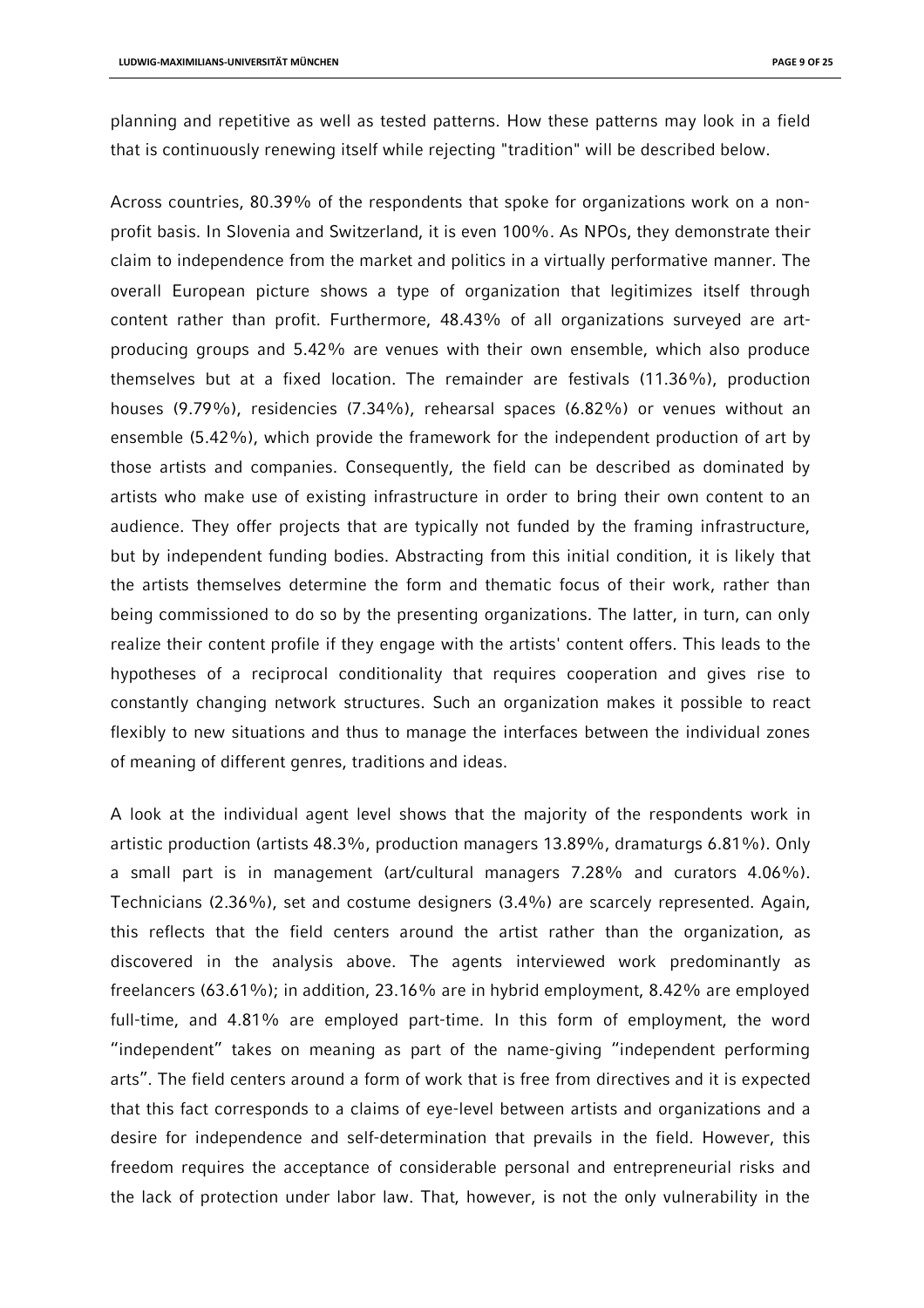field's organization. It is particularly striking that more than one third of all study participants identify with two or more professions (see Fig. 4).

Fig. 5: Proportion (%) of independent performing arts professionals who identify with multiple professions simultaneously.

|                                               | n   | Percent |
|-----------------------------------------------|-----|---------|
| Identification with one profession            | 413 | 62.20%  |
| Identification with two professions           | 146 | 22.00%  |
| Identification with three or more professions | 106 | 15.81%  |

For example, a large proportion of artists also see themselves as producers. A finding that allows for the interpretation that individual agents seek to realize their productions at any price and to compensate for the lack of management by exploiting their own labor. However, this is only an example that illustrates an entanglement of field structure and working conditions; a detailed examination of working conditions will follow later in this report.

Summarizing the previous discussion, the modes of characteristic manifestations archetypically portray the field as follows: The independent performing arts in Europe are primarily produced by freelance, rather young and well-educated artists or groups of artists, who work independently of the state and the market as creative innovators and who take high risks to do so. Regarding demographics, as well as the urban-rural spread, distribution of genres, types of organization and professional status, there is a structural similarity between countries. Even if there are isolated regional differences, the independent performing arts are in a process of isomorphic field consolidation and are converging throughout Europe.

To measure the degree of this structuring process, a deductive approach was taken and the concept to be measured was derived from theory. DiMaggio and Powell's theory on institutional isomorphism and collective rationality in organizational fields thereby indicates how this may be measured in order to obtain empirical results (DiMaggio 1982; DiMaggio and Powell 1983). The extent to which the independent performing arts structure themselves institutionally can be understood by applying the following indicators:

"The process of institutional definition, or "structuration," consists of four parts: an increase in the extent of interaction among organizations in the field; the emergence of sharply defined interorganizational structures of domination and patterns of coalition; an increase in the information load with which organizations in a field must contend; and the development of a mutual awareness among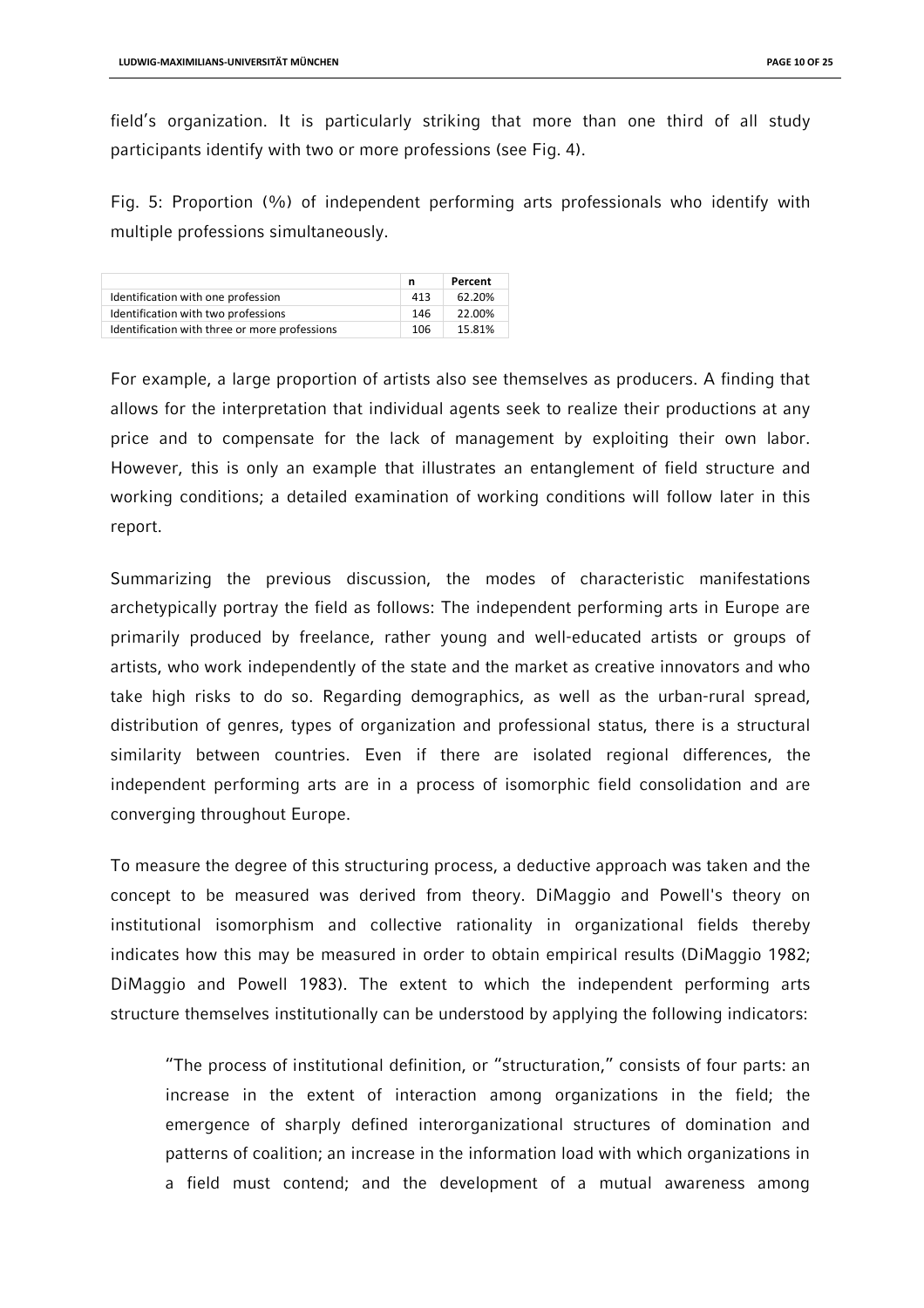participants in a set of organizations that they are involved in a common enterprise" (DiMaggio and Powell 1983).

These structuring indicators were translated into items measured by means of the Likert scale. The ideal Likert scale development process, which starts with a pool of 100 items, was pragmatically shortened. The indicators were translated into 23 items during operationalization before being shortened to 6 statements during pretesting. The selfreport statements were answered on a 5-point rating scale ranging from 1 ("strongly disagree") to 5 ("strongly agree") and provide the following results: the average score for the "structuration" index is 3.93 and its indicators thus receive broad support. In country comparisons, there are only small deviations, with mean values ranging from a minimum of 3.82 in Iceland to a maximum of 4.14 in Finland. Consequently, a high degree of structuration must be assumed. The independent performing arts can accordingly be described as a Europe-wide organizational field with similarly pronounced structural features and a high institutional character. Yet, is this also reflected in the socioeconomic situation of independent performing arts professionals?

### Social Status Between Low Income, a Lack of Security and Inadequate Working Conditions

Using a mixed methods approach, research on the socioeconomic situation of artists and cultural workers in the field is conducted inductively. First, assessments by experts are synthesized according to the model of summarizing qualitative content analysis (Mayring 2015), before these findings are contrasted with the quantitative results. The material used for this are free text responses to the following instruction:

*Please describe the independent performing arts and the state of related infrastructure in your country.*

The instruction was part of a semi-structured interview questionnaire filled out online and distributed by EAIPA to the experts of its member associations. Through the questionnaires, the association representatives were encouraged to report on the specificities of the communities they represent, as well as their needs and problems. The analysis revealed the following:

*Association representatives describe the independent performing arts in Europe as a field of work characterized by low and often insufficient funds for production and infrastructure. Associated with these problems, questionable working conditions are highlighted: a high workload, great insecurity, low incomes and a lack of resources.*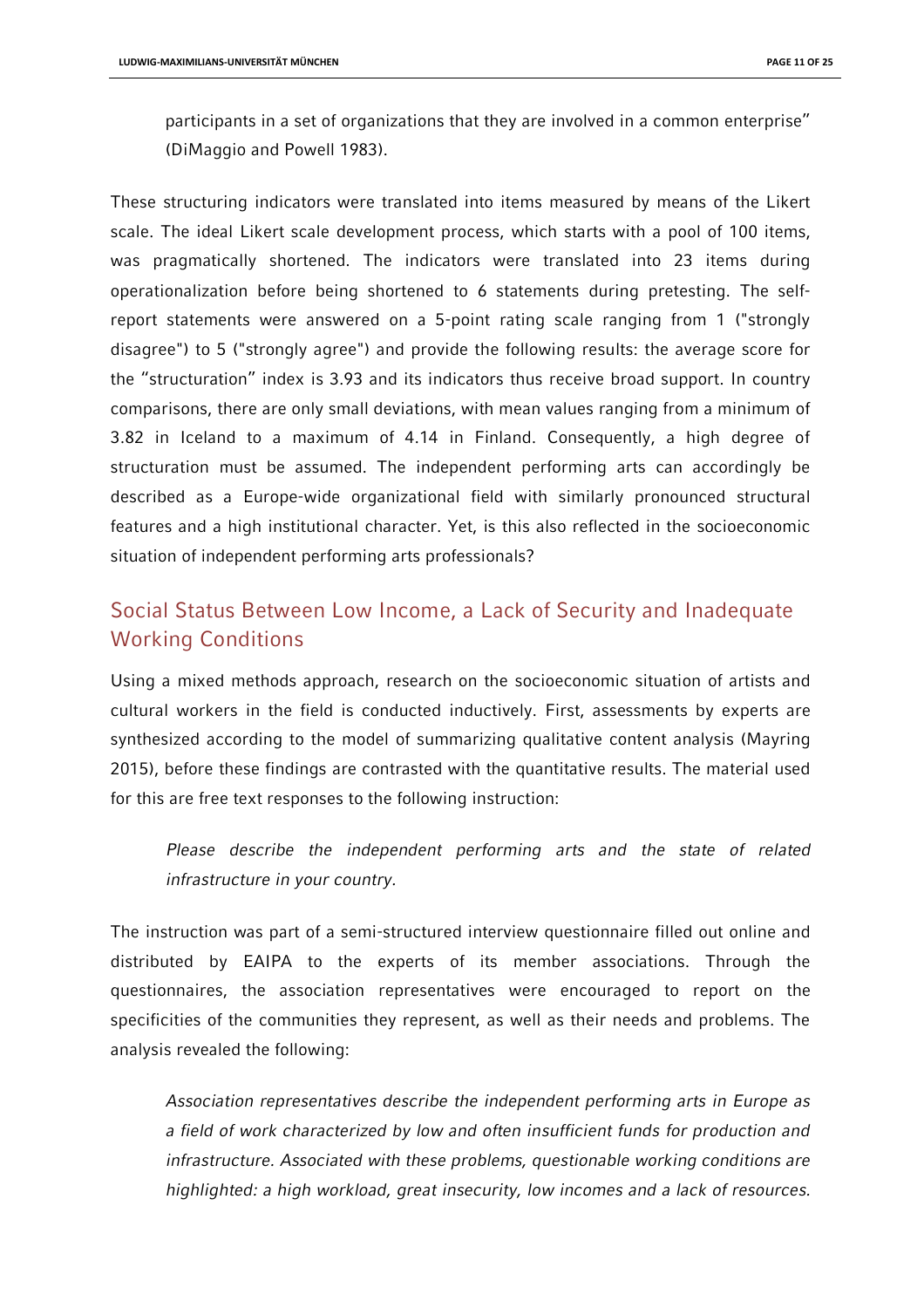In addition, in many places a lack of continuous maintenance and development of *infrastructures is described, as well as a lack of public funding, missing premises, little long-term employment relationships, inadequately trained production and administrative staff, insufficient social security as well as a lack of further training opportunities and advice. The representatives of the associations further criticize that artists often work in improvised and inadequately equipped spaces, that in some cases the community suffers from insufficient public recognition, that the artistic, financial and administrative responsibility and thus the full risk usually lies with the artists, that legislation regulating the public funding of the field exists only in some places, and that where it does exist, it is often unbalanced or insufficient. In some instances, moreover, the independence of the field is questioned because funding commitments are tied directly to a political agenda. Across the board, associations report poor pension prospects, and where there are special pension programs for artists, they apply only to a few respected artists and even then are often ineffective.*

Within the scope of this article, it is not possible to address all of these shortcomings in greater detail. However, some overarching concepts emerge as central. In the following, the income situation, the lack of social security, as well as the working conditions are explored against the backdrop of quantitative data in a European comparison.

#### Income

The study participants were asked about their personal annual net income, i.e., the sum of all types of income they actually dispose of in the course of a year (net income from wages and salaries plus income from self-employment, investment income, pensions, alimony, unemployment benefits, etc.). Whereas more weight can be assigned to the figures from Austria, Switzerland, Iceland, Germany, Italy, Bulgaria and Romania with *n* > 30, those from Sweden, Finland, Slovenia, the Czech Republic and Hungary with *n* < 30 are only indicators with little statistical reliability. And yet, the median value of these income measures gives a data-based idea of the situation. Since different European countries have different income levels, the median value alone says little about wealth or poverty. As a reference, the at-risk-of-poverty threshold at 60% of the respective national median equivalized disposable incomes are considered (eurostat 2021). In Austria and Sweden, the median income of the study participants is below the at-risk-of-poverty threshold, meaning that more than half of the respondents in these countries are at risk of poverty. In Switzerland, Iceland, Germany, Italy and Finland, the median income of the participants is only slightly above the respective thresholds. There, a minimum of 40% of the surveyed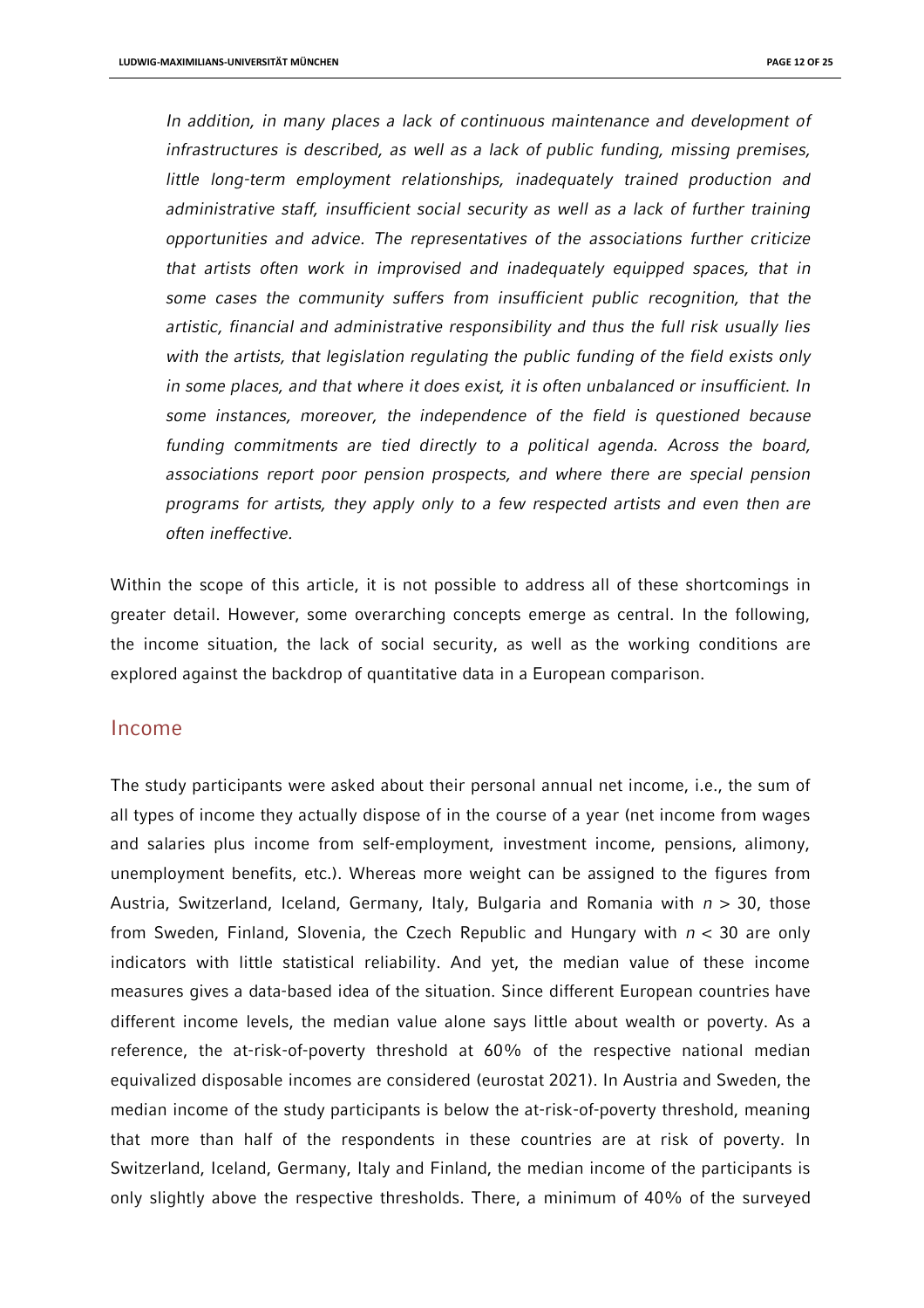professionals have an income that falls below the at-risk-of-poverty threshold. It is particularly striking that in Slovenia, the Czech Republic, Bulgaria, Hungary and Romania, and thus in all the post-socialist countries covered by the study, a considerable but much smaller proportion of artists have incomes below the threshold than elsewhere. Furthermore, when comparing the distribution between men and women, in most countries the proportion of women whose income is below the at-risk-of-poverty threshold is significantly higher than that of men. However, a high risk of poverty is the case across all countries, genders and professions in the field.

| Country         | $\mathbf n$ | <b>Median income</b><br>of respondents | At-risk-of-poverty<br>threshold in the<br>country | <b>Respondents at</b><br>risk of poverty<br>in $%$ | Female<br>respondents at<br>risk of poverty | <b>Male</b><br>respondents at<br>risk of poverty |
|-----------------|-------------|----------------------------------------|---------------------------------------------------|----------------------------------------------------|---------------------------------------------|--------------------------------------------------|
|                 |             |                                        |                                                   |                                                    | in %                                        | in $%$                                           |
| Austria         | 110         | 13,000€                                | 14,212€                                           | 62,7                                               | 64.9                                        | 56.2                                             |
| Germany         | 138         | 15,900€                                | 14,109€                                           | 43.5                                               | 48.2                                        | 34.6                                             |
| <b>Bulgaria</b> | 39          | 5,113€                                 | 2,534€                                            | 15.4                                               | 22.7                                        | 5.9                                              |
| Italy           | 65          | 10,500€                                | 10,299€                                           | 41.5                                               | 51.4                                        | 25.9                                             |
| Iceland         | 69          | 26,080€                                | 23,951€                                           | 44.9                                               | 41.9                                        | 50                                               |
| Switzerland     | 39          | 26,081€                                | 24,755€                                           | 46.2                                               | 42.9                                        | 50                                               |
| Romania         | 32          | 5,502€                                 | 2,310€                                            | 9.4                                                | 14.3                                        | 5.6                                              |
| Hungary         | 28          | 8,190€                                 | 3,511€                                            | 10.7                                               | 12.5                                        | 8.3                                              |
| Slovenia        | 15          | 16,244€                                | 8,440€                                            | 33.3                                               | 25                                          | 50                                               |
| Sweden          | 20          | 14,326€                                | 14,684€                                           | 50                                                 | 64.3                                        | 16.7                                             |
| Finland         | 20          | 15,000€                                | 14,927€                                           | 40                                                 | 50                                          | 16.7                                             |
| Czech Republic  | 18          | 14.005€                                | 5,997€                                            | 27,8                                               | 30                                          | 25                                               |

Figure 6: Income and poverty risk in the independent performing arts in Europe in 2019.

The individual net income described above can originate from a wide variety of sources. It is not the income generated by the art-producing activity alone. What part of the income comes from other activities was queried in a further step. These include activities that have no connection to the arts, but also related activities such as theater pedagogy or teaching. Only 22.68% claim that they do not receive any income from another activity. 47.64% report that they receive up to fifty percent and 27.25% more than half of their income from another activity. 2.44% even state that all of their income comes from an activity outside the producing performing arts. Consequently, just under a quarter of all respondents are able to live fully from their own artistic activity.

#### Social Security

In addition to low income, the lack of protection against social contingencies such as old age, illness or unemployment is a criterion for precarious work (Keller and Seifert 2013). The field is dominated by freelance work and thus a form of employment for which social security has to be provided individually. Even if in some countries special measures are taken to address the particularly vulnerable position of performing arts professionals, as a freelancer there is no legal obligation to pay into the pension or unemployment provision.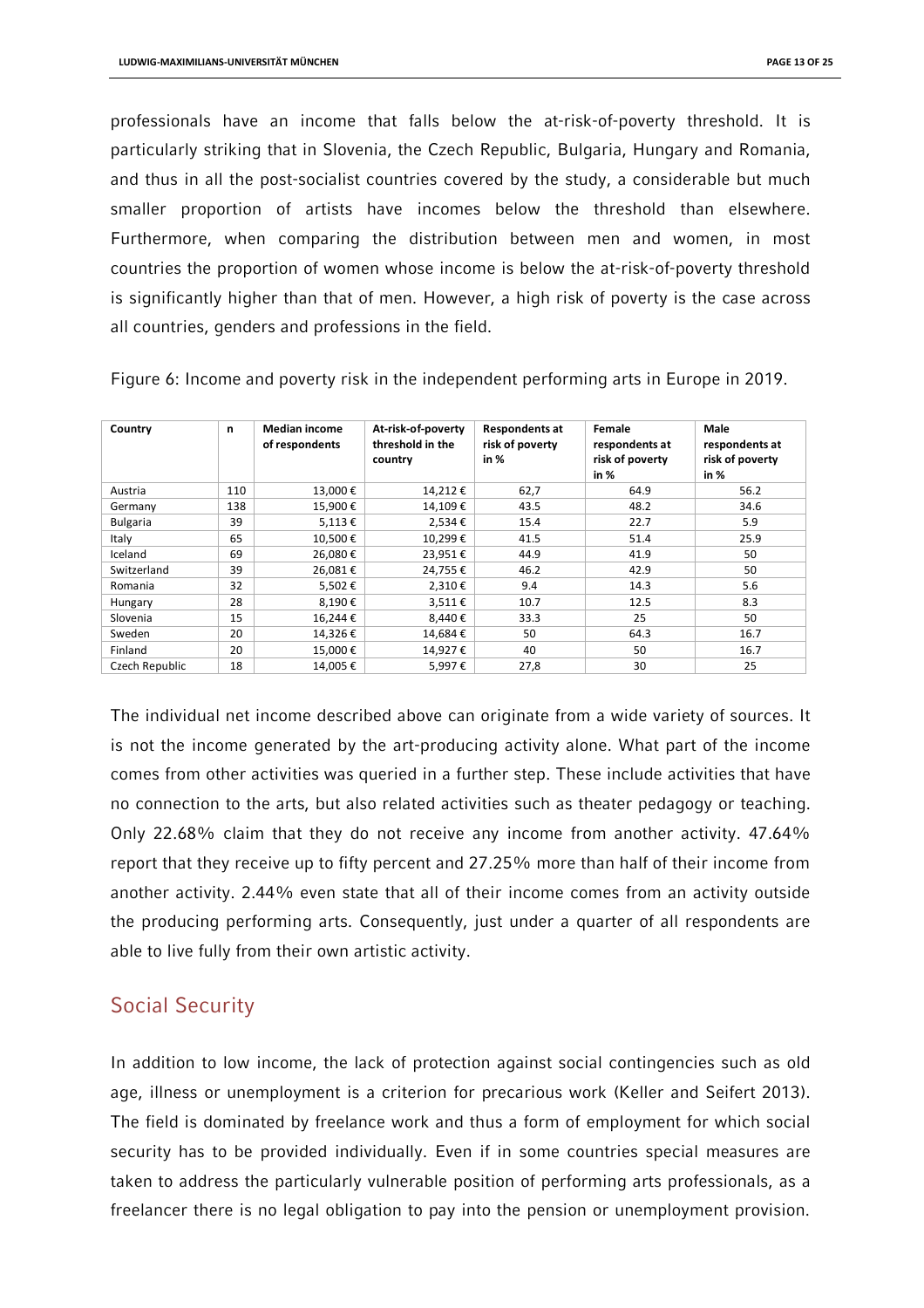The loss of earnings in the event of illness or vacation is not compensated, disability and incapacity to work are not covered. Bridging periods in which no projects are implemented, development and acquisition work in which efforts are made to find new projects, or sudden idle times caused, e.g by cancellations or the postponement of events, are not financed. In freelance work, these risks are usually addressed through reserves from profit surplus, which, given the low incomes, is likely to be extremely difficult to realize for the vast majority of professionals in the field. Despite these circumstances, a high willingness to take risks and a high degree of personal responsibility are required, while little social protection is offered. The high number of individual agents who do not benefit from social security protection (see Fig. 7) suggests that, in many cases, social security contributions are understood as a burden, not as an investment, and are frequently circumvented accordingly. In all of the countries studied, there are agents who, by their own account, do not benefit from social security protection. On average, across countries, those are 18% of the respondents, with the problem being more serious in Eastern and Southern Europe than in Northern and Western Europe.

Fig. 7: Proportion (%) of individual agents who report not being covered by any social security system.





Regional classification according to United Nations geoscheme for Europe<br>(United Nations Statistics Division - UNSD)

To counter this risk, subsidized social security systems developed specifically for the arts exist in some cases. In Germany and Slovenia, these reach a comparatively large proportion of the respondents, just under 50% in each country. Austria (28%) and Finland (10%) provide them as well, although only a small percentage of the study participants make use of them. In the Czech Republic, Hungary, Sweden, Bulgaria, Romania, Italy and Switzerland, this type of support does not exist. A complete comparative analysis of the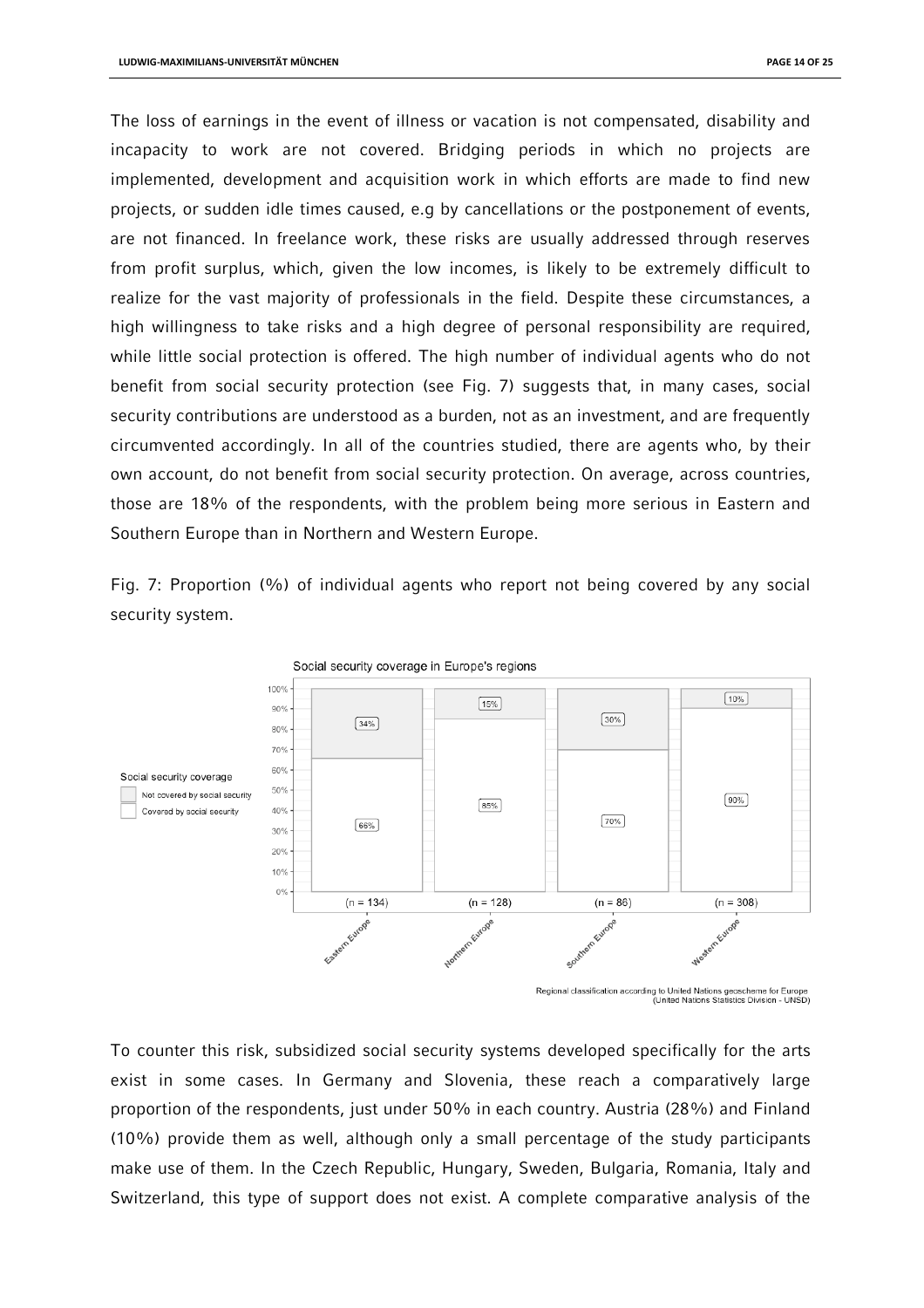social security systems would have to take a closer look at different professional groups and national characteristics and would require much more detail than is possible at this point. Nevertheless, the data collected offer a first impression and make it evident that accessibility to social security for freelance performing arts professionals is a serious problem, especially in Eastern and Southern Europe, that in many places the special position of freelancers in the arts is not reflected in social security systems and that where it is, not all professionals in the field benefit from it. These results, coupled with the income data, attest to precarious conditions in the field and highlight the urgent need for action.

#### Working Conditions

To obtain a deeper understanding of the situation, working conditions are examined in the following. A specific index, which summarizes income adequacy and sufficiency, job security, self- or over-exploitation and the perceived meaningfulness of work, provides information on the matter. The Good Work Index (Gute Arbeit Index) developed by the DGB (German Trade Union Confederation) (Holler 2013), in conjunction with Klaus Dörre's reflections on the concept of precarity (Dörre 2014) and Jeanette Moosbrugger's notion of self-exploitation (Moosbrugger 2012), provide the theoretical framework. Within the operationalization, the ideal Likert scale development process, which starts with a pool of 100 items, was again pragmatically shortened. The indicators were translated into 9 items and answered on a 5-point rating scale from 1 "strongly disagree" to 5 "strongly agree". The mean score of the Likert scale "working conditions" is 2.75. The country score is min. 2.62 in Bulgaria and max. 2.91 in Slovenia. Thus, the respondents perceive the working conditions across borders as rather inadequate. The "adequacy and sufficiency of income" was rated negatively overall with an average score of 2.33. The same applies to "job security" (2.2) describing an unstable, financially insecure work situation, with little prospect in terms of retirement. On the other hand, the issue of "over-exploitation" is more generally approved, with a mean score of 3.6. Predominantly, the idea that working unpaid extra hours is necessary to achieve professional goals and that continuous new demands are an opportunity rather than a burden is met with approval. Regarding the "meaningfulness of work" (4.39), an exceedingly high value is achieved. For artists in the independent performing arts in Europe, it is of the utmost importance to pursue exactly their profession and they fully believe that their work is meaningful and that they can realize their values in it. These findings reveal a tension. On the one hand, there is a high sense of meaning; on the other, there is great insecurity, insufficient income that is perceived as not commensurate with performance and overexploitation of labor. Accordingly, it must be argued that the meaningfulness of the work leads to high motivation, which favors acceptance of the precarious situation.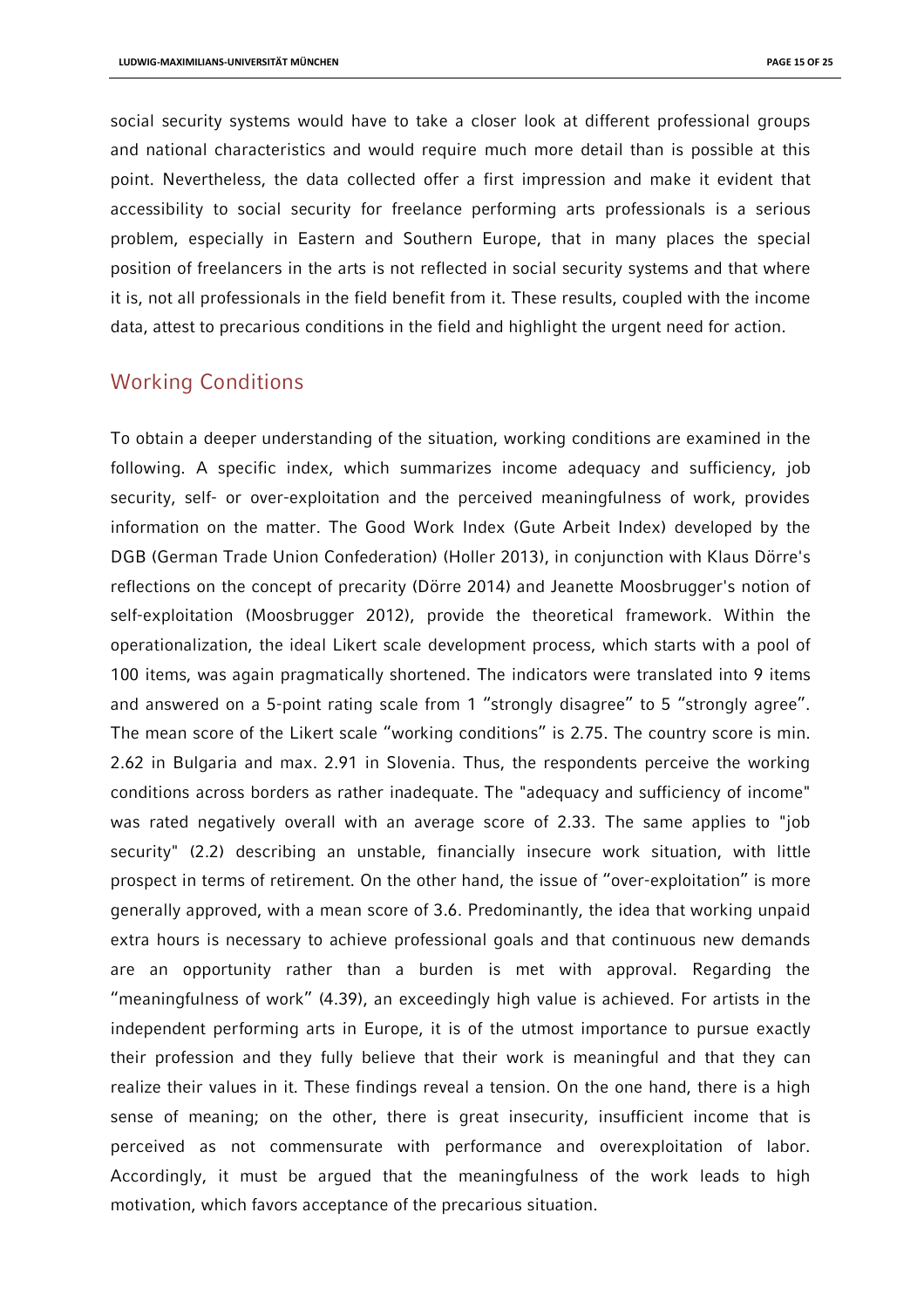In summary, the independent performing arts represent an exceptionally precarious working environment, with low incomes, inadequate social security and a high proportion of agents at risk of poverty, especially in the north, west and south of Europe. Less than a quarter of the respondents can live exclusively from artistic work, despite their high educational level. All the others depend on a second source of income to make a living. In addition, there are always artists who fall completely through the cracks of the social security systems, especially in Southern and Eastern Europe. Less than half of the countries surveyed have a social security system that takes into account the vulnerable situation of artists, and where such a system exists, not all benefit from it. In spite of these shortcomings, most of the agents consider the field as a place of work that is meaningful and where one's own values can be realized. It is precisely this perception that compensates for the high level of difficulties. The inner drive to do something meaningful belies the grievances. That is why a further reappraisal of this relationship is of the utmost urgency.

## Social and Economic Consequences Associated with the Coronavirus Pandemic

The study participants were requested to report their net annual income in 2019 as well as that of 2020. The income of the participating independent performing arts professionals in Europe has deteriorated with a mean value of differences of  $\epsilon$  3,150.20 between the years, and this despite the fact that 58.7% of all study participants in report having received coronavirus-specific government support. The overall decrease in income between years is 18.82%. The table below shows the figures for each country.

Figure 8: Incoming difference between 2019 and 2020 attributable to the coronavirus pandemic.

| Country         | n   | Average income<br>in 2019 | Income difference<br>2019 - 2020 | Decline in income<br>in $%$ |
|-----------------|-----|---------------------------|----------------------------------|-----------------------------|
| Austria         | 110 | 15.371.81€                | $-2.037.73 \in$                  | 13.26                       |
| Germany         | 138 | 17,283.63€                | $-4,367.22 \in$                  | 25.27                       |
| <b>Bulgaria</b> | 39  | 6,541.77€                 | $-1,543.64 \in$                  | 23.6                        |
| Italy           | 65  | 14,185.38€                | $-2,113.03€$                     | 14.9                        |
| Iceland         | 69  | 26,180.16€                | $-2.938.59€$                     | 11.22                       |
| Switzerland     | 39  | 29,473.67€                | $-7,591.08€$                     | 25.76                       |
| Romania         | 32  | 8.559.72€                 | $-3.583.18€$                     | 41.86                       |
| Hungary         | 28  | 8,811.36€                 | $-2,625.43 \in$                  | 29.8                        |
| Slovenia        | 15  | 18.070.47€                | $-3.611.47 \in$                  | 19.99                       |
| Sweden          | 20  | 17,971.30€                | $-3,647.15 \in$                  | 20.29                       |
| Finland         | 20  | 18.752.20€                | $-294.50€$                       | 1.57                        |
| Czech Republic  | 18  | 14.402.44€                | $-2.639.33 \notin$               | 18.33                       |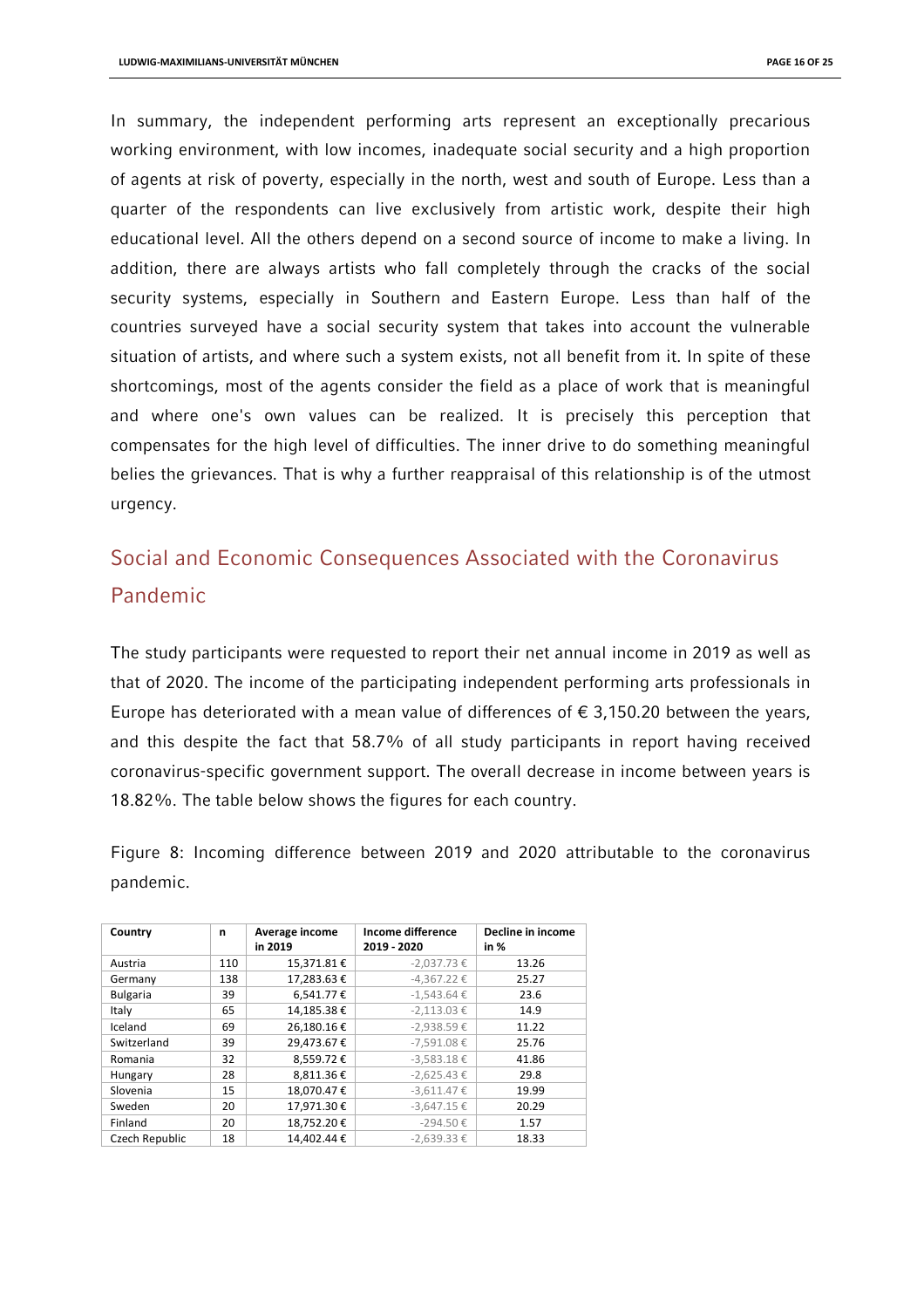In addition, a decline in the commissioning situation could be recorded. While the surveyed freelance agents worked for a median of four to six organizations in 2019, this value dropped to one to three organizations in 2020. The number of ongoing employment contracts held by organizations in the field declined as well. Overall, the percentage of fulltime contracts signed by participating organizations is significantly lower in 2020 than in 2019, with a median difference of 0.12 points on a five-point scale, or 2.7%. Considering the regions in detail, it can be determined that there was no significant decrease in fulltime contracts in Eastern and Western Europe, while the decrease was 3% in Southern Europe and 6.8% in Northern Europe. The share of fee-based contracts is also significantly lower in 2020 than in 2019, with a mean difference of 0.38 points on a five-point scale. This represents an overall decline of 7.5% across countries. When examining the regions in detail, it is found that there was no significant decrease in fee contracts in Southern Europe, while the decrease was 7.2% in Western Europe, 8.4% in Eastern Europe and 11.6% in Northern Europe.

67.9% of all individuals surveyed perceive the coronavirus pandemic as a threat to their professional livelihood and, when the decline in income, contracting and employment is considered against the backdrop of the pandemic, they have every reason to do so. There has been a marked deterioration between the years. The pandemic highlights the problems of previous livelihood models and intensifies the already threatening situation. In light of the pandemic, the fragility of the agents' working and living situations becomes clear. Consequently, the risk of long-term damage to the field is prevalent, as it cannot offer secure prospects and as it is not unlikely that agents will have to change professions due to incalculable risk.

#### Responses from Political Advocacy Groups

The solution-seeking process for these problems is being driven by the participation of advocacy groups in governance processes. Using summary qualitative content analysis of the expert interviews, strategies and action in the area of political participation will subsequently be presented. Thereafter an assessment of these processes is brought forward in order to derive potential for improvement. The material used for the qualitative content analysis are free text answers of the association representatives to the following instruction:

*Please describe three cultural policy changes to which your association has contributed and which have had a positive impact on the independent performing arts in your country.*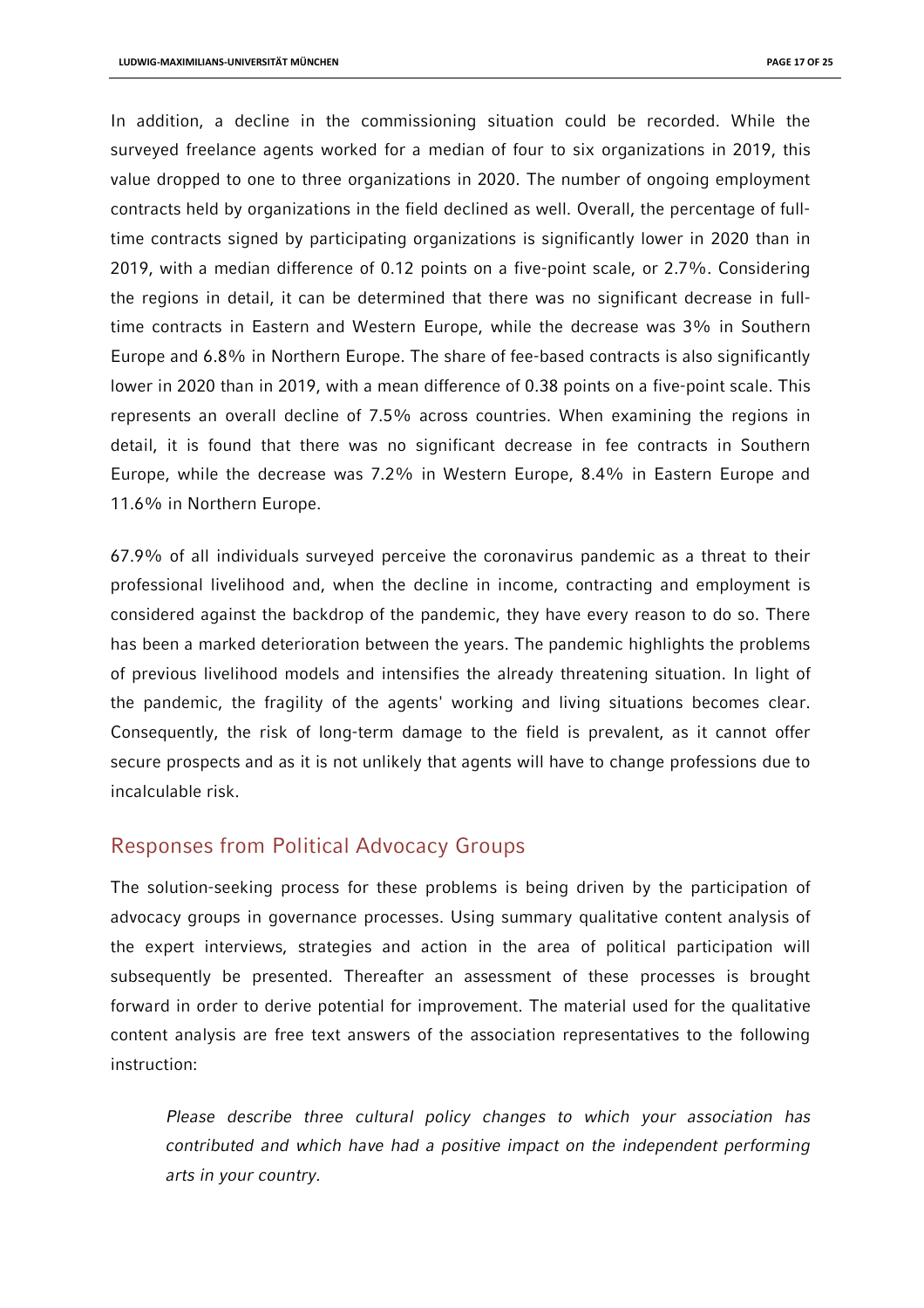Mayring's summary qualitative content analysis (Mayring 2015) reveals the following policies, measures, and successes:

*Association representatives describe creating solidarity-based forms of networking at the local, national and international levels and coordinating common positions on specific issues as the basis for their work in governance, as well as increasing the field's public and political visibility and creating regular opportunities for conversations, both in private and in public, with government officials and administrators. In addition, participating in committees and performing tasks for cultural administrators are a means of achieving socioeconomic improvement. As concrete achievements, they describe ongoing constructive dialogue with administrations and governments and collaborative development of policies and legislation, the co-design of coronavirus aid programs and other funding tools, participation in restructuring processes of subsidy systems, creating new access to existing funding instruments, lobbying for and participating in the creation of new venues, introducing guidelines and minimum fees, participating in processes that lead to increases in cultural budgets, improving transparency in the allocation of funding, improving professionalization opportunities for agents and improving access to social security systems for arts professionals in some countries.*

It appears that these achievements are isolated instances and that the possibility of participatory governance is less prevalent in some countries than in others.

*Representatives from Hungary and Slovenia report that their governments are not interested in cooperating with the associations and even actively work against them, and that therefore means of protest (demonstrations, public statements, petitions, etc.) are resorted to in an attempt to gain new political recognition.*

Cultural governance and thus the interaction of the state and civil society in regulating collective issues in the common interest (Mayntz 2004:68), is foreseen as a political method at the EU level. In 2012, the Council of the European Union decided to recognize that "cultural governance should be understood as a method for implementing cultural policy as well as a tool for anchoring culture more deeply in the political agenda" (Rat der Europäischen Union 2012:1). In this context, the EU asks all member states to promote good cultural governance within their respective competences. The extent to which this claim is applied to the independent performing arts field will be reviewed below. In order to be able to assess the success of participatory governance comparatively, the OECD model of government-citizen relations is consulted. According to this model, the influence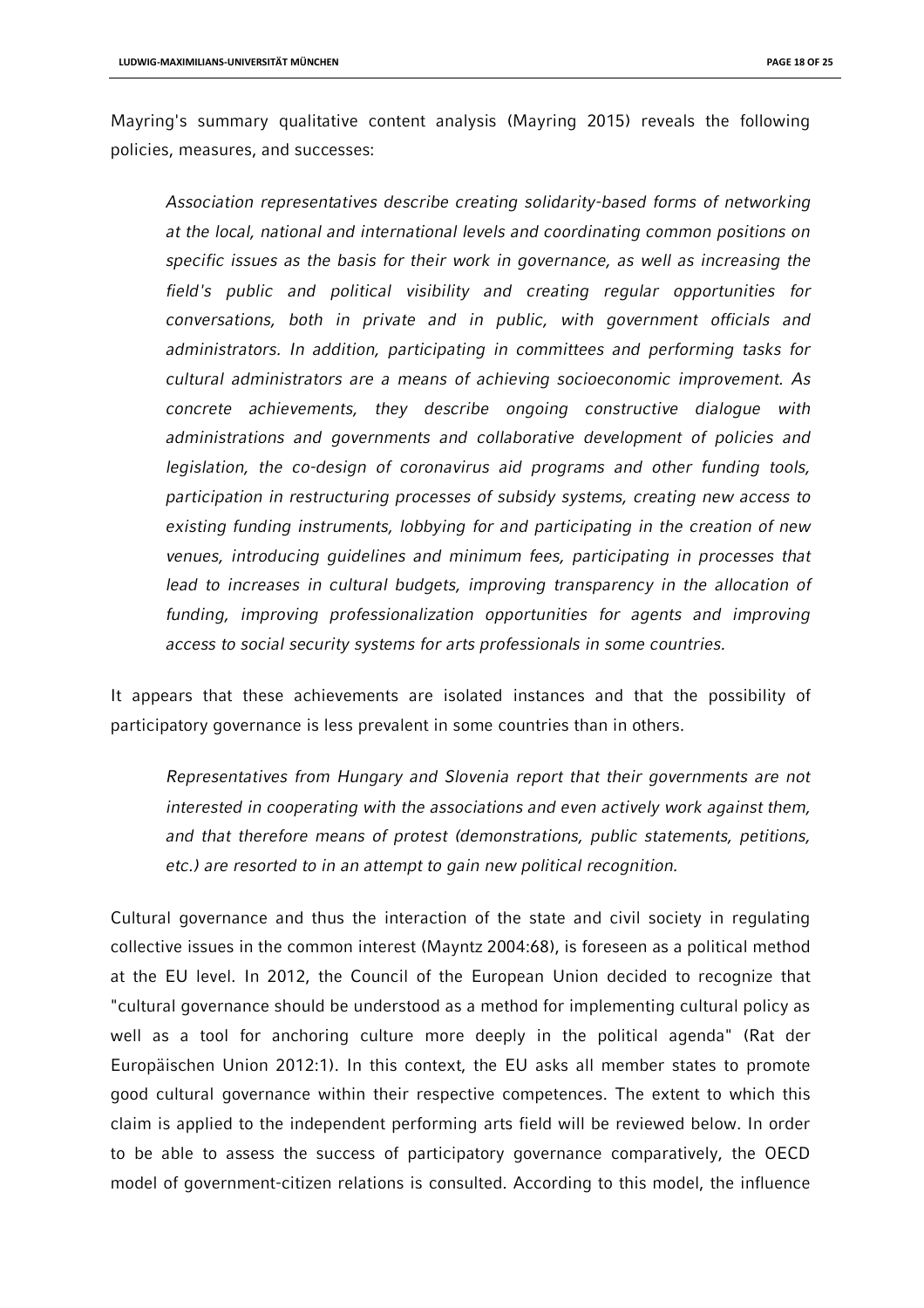on policy-making grows with increasing communication between civil society agents and governments. The lowest level of communication is reached when governments share information about policies that affect them. The next highest level is reached when governments enter into active dialogue and consult with civil society agents about policies. The governance process is most successful when agents have the opportunity to actively contribute to the development of policies that affect them (Gramberger 2001).

In the independent performing arts, the state is not universally perceived as providing sufficient information. With a value of 2.74 on a 5-point rating scale, the topic receives rather little approval overall. The value is lower in the south (2.41) and east (2.65) of Europe than in the west (2.9) and north (2.97). The "consultation and dialogue" indicator was asked about in various items and summarized into one scale. With an average value of 2.81, the agreement of the respondents is also lacking here. The majority of the agents feel not included much in communication about the political measures or reforms that affect them. In Hungary (1.82), the government's willingness to engage in dialogue with the performing arts community is clearly denied, while in Italy (2.4) and Romania (2.61) it is rated as rather low. Here, too, the values in the south (2.45) and east (2.58) are lower than in the those in the north (2.96) and west (3.05).

A further scale is used to summarize the possibility of the agents' participation in policymaking. As with the other two indicators, this is perceived as rather low overall (2.66). Also, participation is less present in the south (2.36) and east (2.43) than in the north (2.85) and west (2.87) of Europe. The fact that respondents in the north and west feel better informed and consider governments to be more transparent than in the south and east is indicated by association representatives as well as by survey participants. Among the experts, a similar distinction between regions is found for the indicators "consultation and dialogue" and "active participation in policy-making". According to the association representatives, the governments in Italy, Hungary and Slovenia rarely ask for feedback from experts. When looking at the evaluation of the possibility for participation, it is noticeable that this is also completely negated by the Italian association representatives and negatively evaluated by those from Hungary, Slovenia and Sweden. In the case of Sweden, the assessment of the performing arts community contradicts the assessment of the experts. Artists perceive the Swedish government as more willing to engage in governance, while the association representatives, who represent the community's influence on politics, do not confirm this openness. In Austria, the Czech Republic, Finland, Germany, Iceland and Switzerland, however, the experts report dialogue. In Germany and Austria, there is even talk of co-determination and partnership relationships with political decision-makers, and there is much opportunity for co-design. This wide range of impact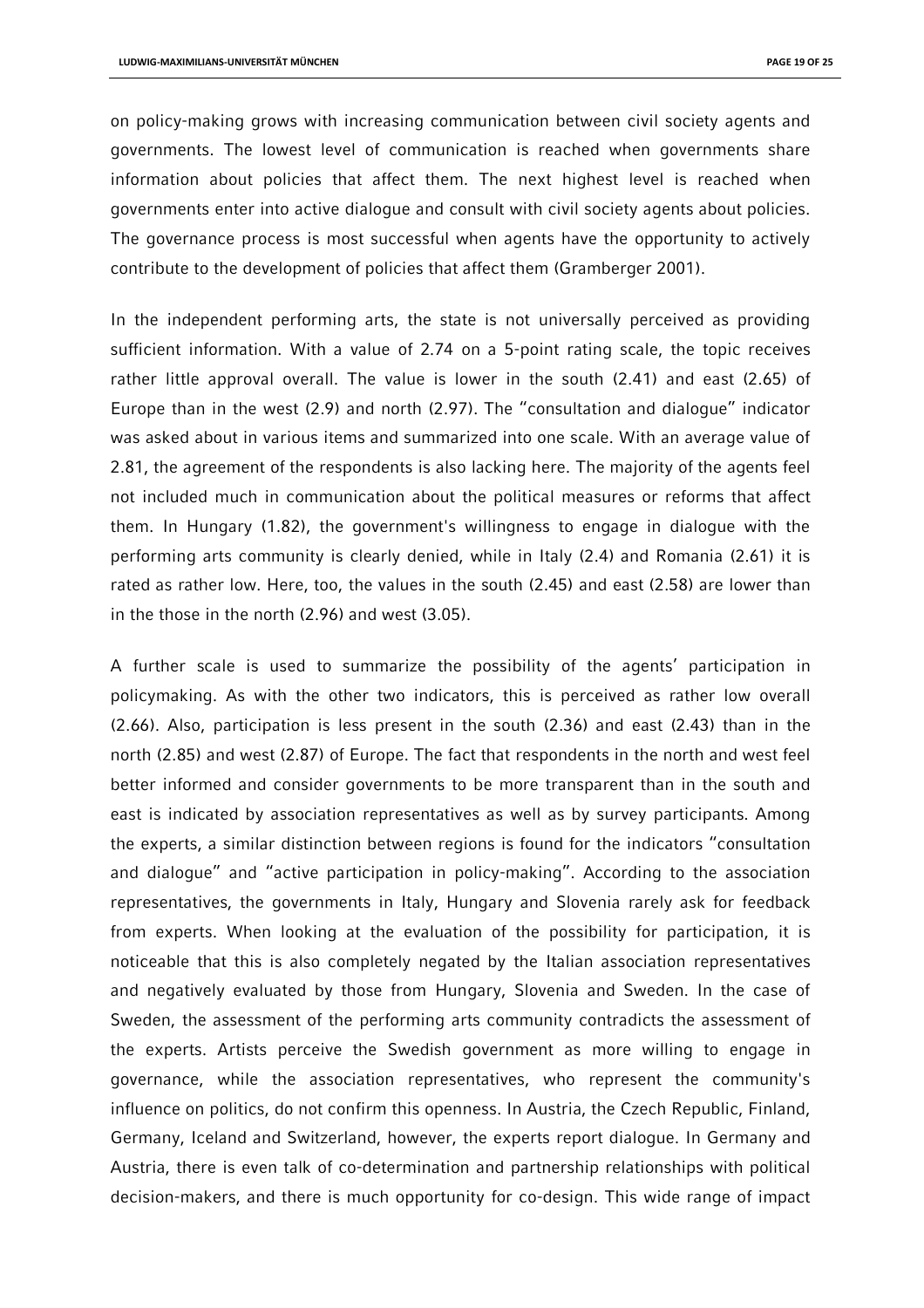scopes shows that the ongoing efforts to work with governments result in varying degrees of success.

However, proposals and best practices for improving the socioeconomic situation are continuously generated throughout all associations. In order to exert their influence, they rely on solidarity-based forms of networking within the performing arts communities and in consequence on a coordinated approach to politics. This is based on common positions on specific issues and on creating regular opportunities for discussion that lead to exchange and constructive dialogue with government officials. Although these efforts are found in all countries under study, there are differences in the willingness of policymakers to engage. Unsurprisingly, the experts rate the distribution of information by governments better than the community does, and the same is true for the willingness to engage in dialogue. As an advocate, the associations are the link between performing arts communities and politicians and are thus more involved in these processes. Despite the willingness to engage in dialogue in some parts of Europe, only the associations in Austria and Germany agree unreservedly that political participation is successful. Furthermore, the data suggests that in the countries of Northern and Western Europe, communication between governments and the independent performing arts communities, as well as the possibility of political co-determination, is more pronounced than in the south and east of the continent.

#### Concluding Remarks

The institutionalization process of the independent performing arts in Europe is advanced. In many European countries, they guarantee reliability in the form of reproducible structures and expectable outcomes based on rules and principles. The independent performing arts have established themselves as an organizational field in each of the countries studied. They present independent structures, forms of organization and cooperation that exist autonomously from state and commercial theater systems. Even if the recognition of this autonomy on the part of politicians is by no means self-evident throughout the continent, it is indeed a prerequisite for cultural governance and thus for cooperation between the state and the performing arts community in order to regulate existing problems in the common interest. Against the background of the prevailing risk of poverty, the lack of social security in many places, the high workload and the overexploitation of labor, inclusive cultural governance that takes account of best practice and international developments is of utmost urgency. The precarious labor situation in the field characterizes a socioeconomic context that offers great challenges in all parts of Europe, especially after the coronavirus pandemic continuously exacerbates the existing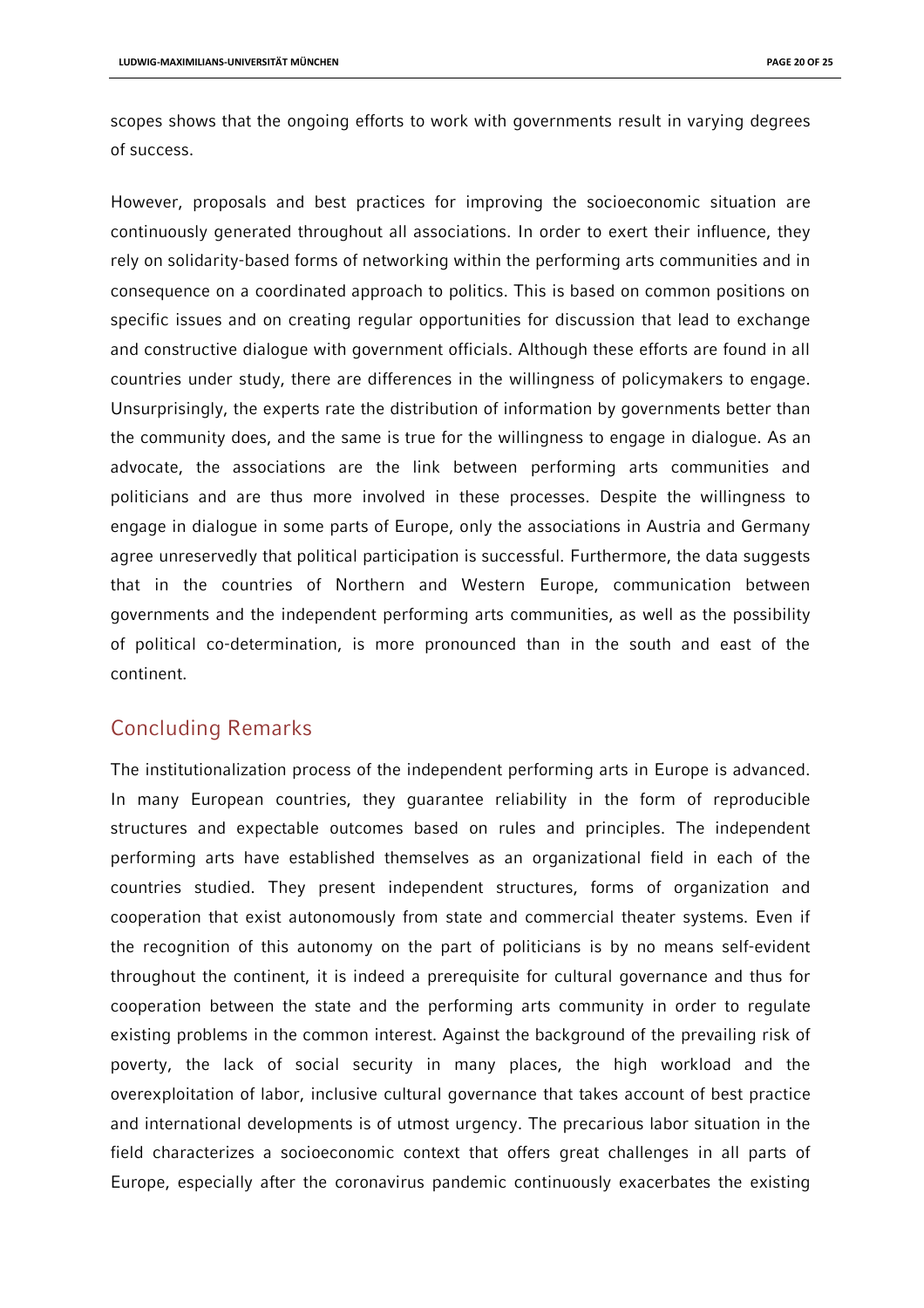problems. The medium- and long-term effects of the crisis are not yet foreseeable, but the predicament is threatening. The current dynamic situation requires continuous scientific analyses of the social and economic developments and their incorporation into political decision-making processes. Best practices that can serve as inspiration for new governmental measures to improve the situation have been tried and tested in individual countries. The continuous and intensive international exchange between cultural politicians, administrators, associations and artists about possible solutions to the escalating problems created by the crises, is necessary in order to profit from tried and proven governance models which can help to protect the field and its agents from further damage.

### References

- Baecker, Dirk. 2009. "Zumutungen organisierten Arbeitens im Kulturbereich." Pp. 31–64 in *Forschen im Kulturmanagement*, edited by S. Bekmeier-Feuerhahn, K. van den Berg, H. Höhne, R. Keller, A. Koch, B. Mandel, M. Tröndle, and T. Zembylas. Bielefeld: transcript Verlag.
- Balme, Christopher. 2021a. *Einführung in die Theaterwissenschaft*. 6. Erich Schmidt Verlag.
- Balme, Christopher. 2021b. "Legitimationsmythen des deutschen Theaters: Eine institutionsgeschichtliche Perspektive." Pp. 19–42 in *Cultural Governance, Legitimation und Steuerung in den darstellenden Künsten*, edited by B. Mandel and A. Zimmer. Wiesbaden: Springer VS.
- Brauneck, Manfred. 2016. *Das Freie Theater im Europa der Gegenwart Strukturen – Ästhetik – Kulturpolitik*. Bielefeld. edited by M. Brauneck and ITI Zentrum Deutschland. Bielefeld: transcribt Verlag.
- Dent, T., R. Comunian, B. Conor, V. Pica, N. Wilson, and C. Burlina. 2020. *Creative Workforce in Europe Statistics Report*. 822314. DISCE Publications.
- DiMaggio, Paul J. 1982. "The Structure of Organizational Fields: An Analytical Approach and Policy Implications." *Paper Prepared for SUNY-Albany Conference on Organizational Theory and Public Policy* April 1.
- DiMaggio, Paul J., and Walter W. Powell. 1983. "The Iron Cage Revisited: Institutional Isomorphism and Collective Rationality in Organizational Fields." *American Sociological Review* 48(2):147–60. doi: 10.1016/S0742-3322(00)17011-1.
- Döring, Nicola, and Jürgen Bortz. 2016. *Forschungsmethoden und Evaluation in den Sozialund Humanwissenschaften*. 5. edited by N. Döring and J. Bortz. Berlin: Springer Verlag.
- Dörre, Klaus. 2014. "Prekarität als Konzept kritischer Gesellschaftsanalyse –<br>Zwischenbilanz und Ausblick." Ethik und Gesellschaft (2). doi: Zwischenbilanz und Ausblick." *Ethik und Gesellschaft* (2). doi: https://doi.org/10.18156/eug-2-2014-art-1.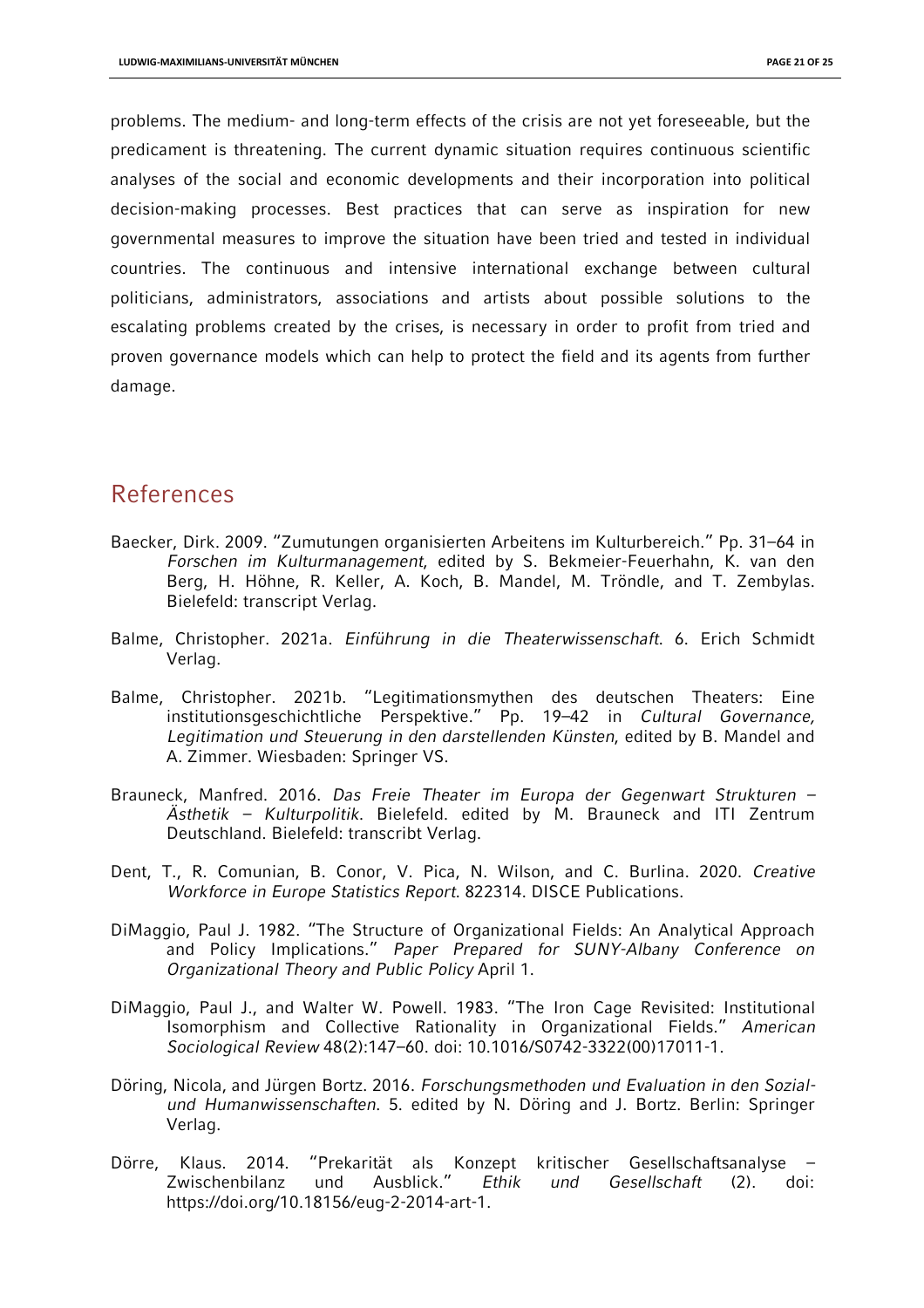- Eder, Thomas Fabian. 2018. *Introduction to the Independent Performing Arts in Europe – Eight European Performing Arts Structures at a Glance*. edited by EAIPA – The European Association of Independent Performing Arts. Berlin.
- Eder, Thomas Fabian. 2021. *Introduction to the Independent Performing Arts in Europe - Thirteen European Performing Arts Structures at a Glance*. 2. edited by EAIPA – The European Association of Independent Performing Arts. Berlin.
- eurostat. 2021. "Glossar: Armutsgefährdungsquote." *Eurostat Statistics Explained*. Retrieved February 25, 2022 (https://ec.europa.eu/eurostat/statisticsexplained/index.php?title=Glossary:At-risk-of-poverty\_rate/de).
- Fülle, Henning. 2016. "Theater für die Postmoderne in den Theaterlandschaften Westeuropas." Pp. 286–329 in *Das Freie Theater im Europa der Gegenwart Strukturen – Ästhetik – Kulturpolitik*, edited by M. Brauneck and ITI Zentrum Deutschland. Bielefeld: transcript Verlag.
- Gramberger, Marc. 2001. *Citizens as Partners - OECD Handbook on Information, Consultation and Public Participation in Policy-Making*. Paris: OECD Publications Service.
- Hensel, Andrea. 2016. "Die Freien Theater in den postsozialistischen Staaten Osteuropas." Pp. 191–274 in *Das Freie Theater im Europa der Gegenwart Strukturen – Ästhetik – Kulturpolitik*, edited by M. Brauneck and ITI Zentrum Deutschland. Bielefrld: transcribt Verlag.
- Holler, Markus. 2013. *Methodenbericht zur Weiterentwicklung des DGB-Index Gute Arbeit in Der Erhebungsperiode 2011/2012*. Stadtbergen: Institut DGB-Index Gute Arbeit.
- Keller, Berndt K., and Hartmut Seifert. 2013. *Atypische Beschäftigung zwischen Prekarität und Normalität. Entwicklung, Strukturen und Bestimmungsgründe im Überblick*. Berlin: edition sigma.
- March, James G., and Herbert A. Simon. 1993. *Organizations*. Cambridge/Mass: Backwell.
- Matzke, Annemarie. 2014. "Das 'Freie Theater' gibt es nicht." Pp. 259–72 in *Theater entwickeln und planen*, edited by W. Schneider. Bielefeld: transcript Verlag.
- Mayntz, Renate. 2004. "Governance im modernen Staat." Pp. 65–76 in *Governance - Regieren in komplexen Regelsystemen*, edited by A. Benz. Wiesbaden: Springer.
- Mayring, Philipp. 2015. *Qualitative Inhaltsanalyse Grundlagen und Techniken*. Weinheim und Basel: Beltz Pädagogik.
- Moosbrugger, Jeanette. 2012. *Subjektivierung von Arbeit: Freiwillige Selbstausbeutung*. 2. Aufl.: Wiesbaden: Springer VS.
- Neil, Garry. 2019. *Culture & Working Conditions for Artists*. Paris: United Nations Educational, Scientific and Cultural Organization.
- Rat der Europäischen Union. 2012. "Schlussfolgerungen des Rates vom 26. November 2012 zur kulturpolitischen Steuerung (Cultural Governance)." C 393/03.
- Roselt, Jens. 2014. "Mythos Stadttheater Vom Weh und Werden einer deutschen Institution." Pp. 215–28 in *Theater entwickeln und planen*, edited by W. Schneider. Bielefeld: Transcript Verlag.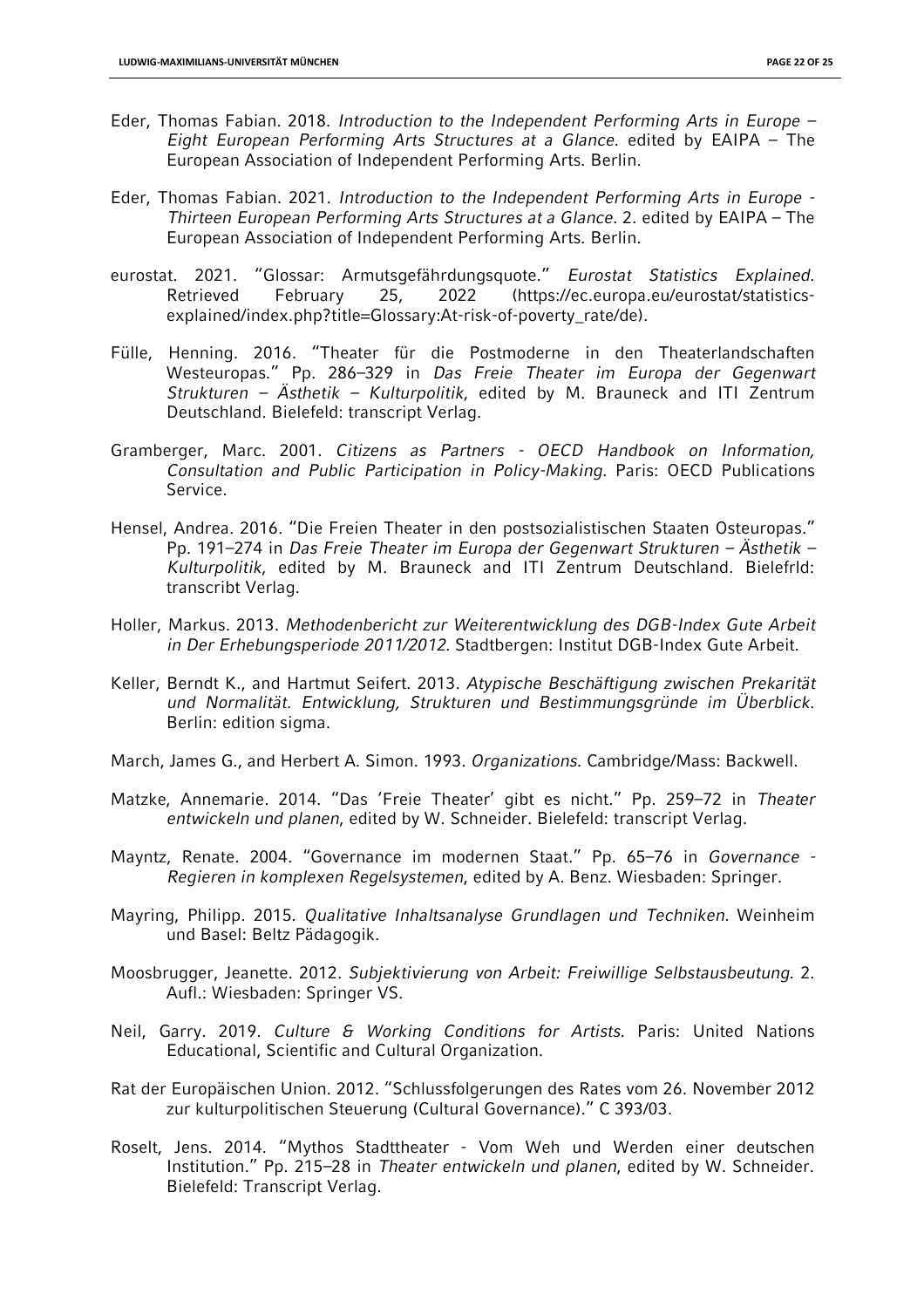- Sabisch, Petra. 2016. "Für eine Topologie der Praktiken. Eine Studie zur Situation der zeitgenössischen, experimentellen Tanz-, Choreografie- und Performancekunst in Europa (1990-2013)." Pp. 45–163 in *Das Freie Theater im Europa der Gegenwart Strukturen - Ästhetik - Kulturpolitik*, edited by M. Brauneck and ITI Zentrum Deutschland. transcribt Verlag.
- Snijders, Jacqueline, Martin Clarke, Amber van der Graaf, Valerio De Stefano, Frank Kimenai, and Mária Tajtáková. 2020. *The Status and Working Conditions of Artists and Cultural and Creative Professionals*. European Expert Network on Culture and Audiovisual (EENCA).
- Staines, Judith. 2004. *From Pillar to Post - a Comparative Review of the Frameworks for Independent Workers in the Contemporary Performing Arts in Europe*. Brussels: IETM - international network for contemporary performing arts.
- UNESCO General Conference. 1980. *Recommendation Concerning the Status of the Artist*. Belgrade: UNESCO - United Nation Educational Scientific and Cultural Organisation.
- United Nations Statistics Division. 2022. "Standard Country or Area Codes for Statistical Use (M49)." *Methodology*. Retrieved February 24, 2022 (https://unstats.un.org/unsd/methodology/m49/).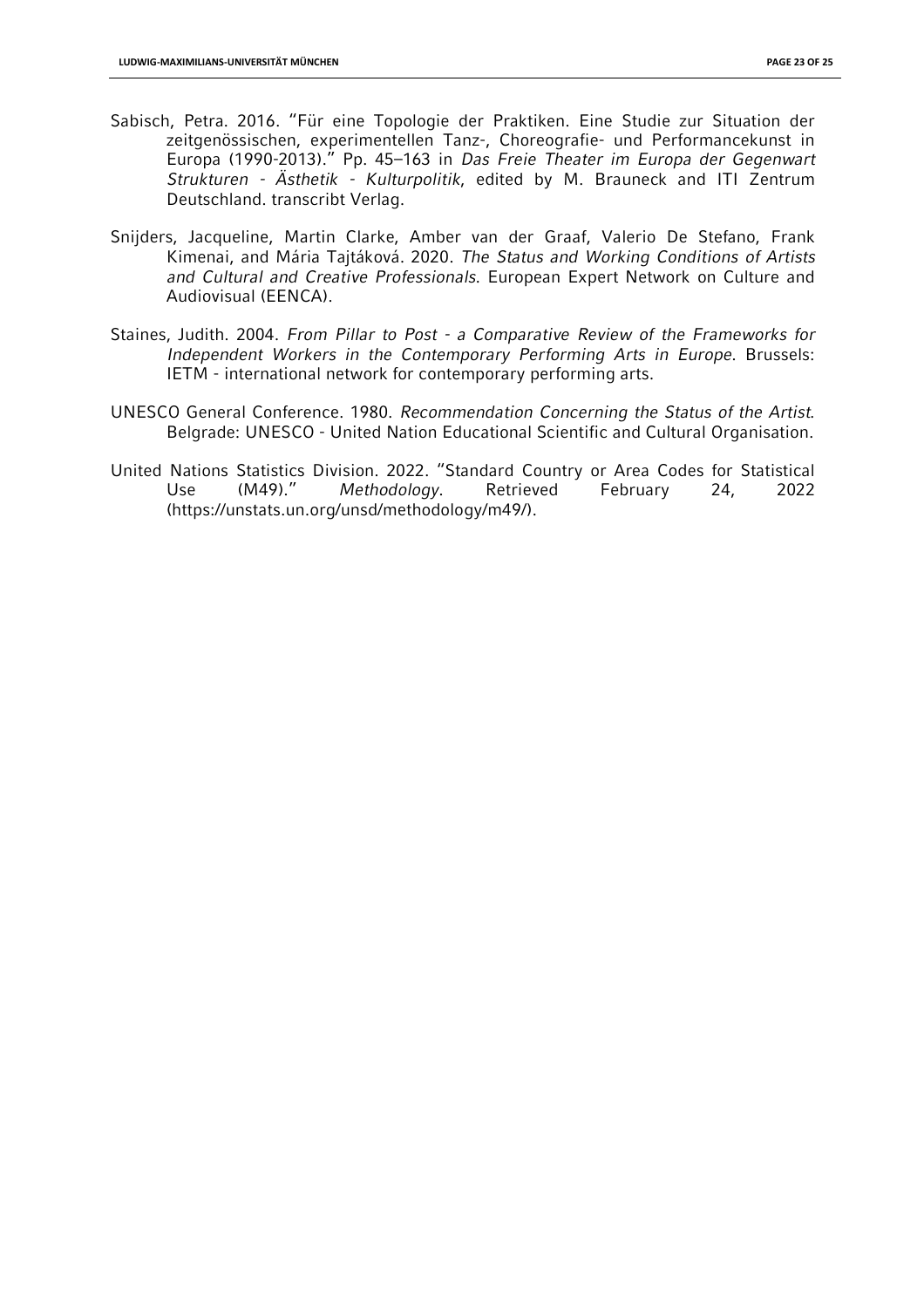

## Appendix 1

List of associations through which the survey was distributed and whose representatives were interviewed.

| <b>AUSTRIA</b>        | Interessengemeinschaft Freie Theaterarbeit (IGFT) / Austrian<br>Association of Independent Theaters             |
|-----------------------|-----------------------------------------------------------------------------------------------------------------|
| <b>BULGARIA</b>       | АСТ - Асоциация за свободен театър / АСТ - Association of<br><b>Independent Performing Arts</b>                 |
| <b>CZECH REPUBLIC</b> | Asociace nezávislých divadel ČR / Czech Association of Independent<br>Theater                                   |
| <b>FINLAND</b>        | Teatterikeskus / Theater Center Finland                                                                         |
| <b>GERMANY</b>        | Bundesverband Freie Darstellende Künste / German Association of<br>the Independent Performing Arts              |
| <b>HUNGARY</b>        | Független Előadó-művészeti Szövetség (FESZ) / Association of<br>Independent<br><b>Performing Arts</b>           |
| <b>ICELAND</b>        | Association of Independent Theaters in Iceland (AITI) / Association of<br>Independent Theaters in Iceland       |
| <b>ITALY</b>          | Associazione Etre &<br>Coordinamento della Realtà della Scena Contemporanea                                     |
| <b>ROMANIA</b>        | Asociatia Teatrelor Independente / The Association of Independent<br><b>Theaters</b>                            |
| <b>SLOVENIA</b>       | Društvo Asociacija / Association Asociacija                                                                     |
| SWEDEN                | Teatercentrum / Theater Center Sweden & Danscentrum Sverige /<br>Dance Center Sweden                            |
| SWITZERLAND           | t. Theaterschaffende Schweiz / Professionnels du spectacle Suisse /<br>Professionisti dello Spettacolo Svizzera |